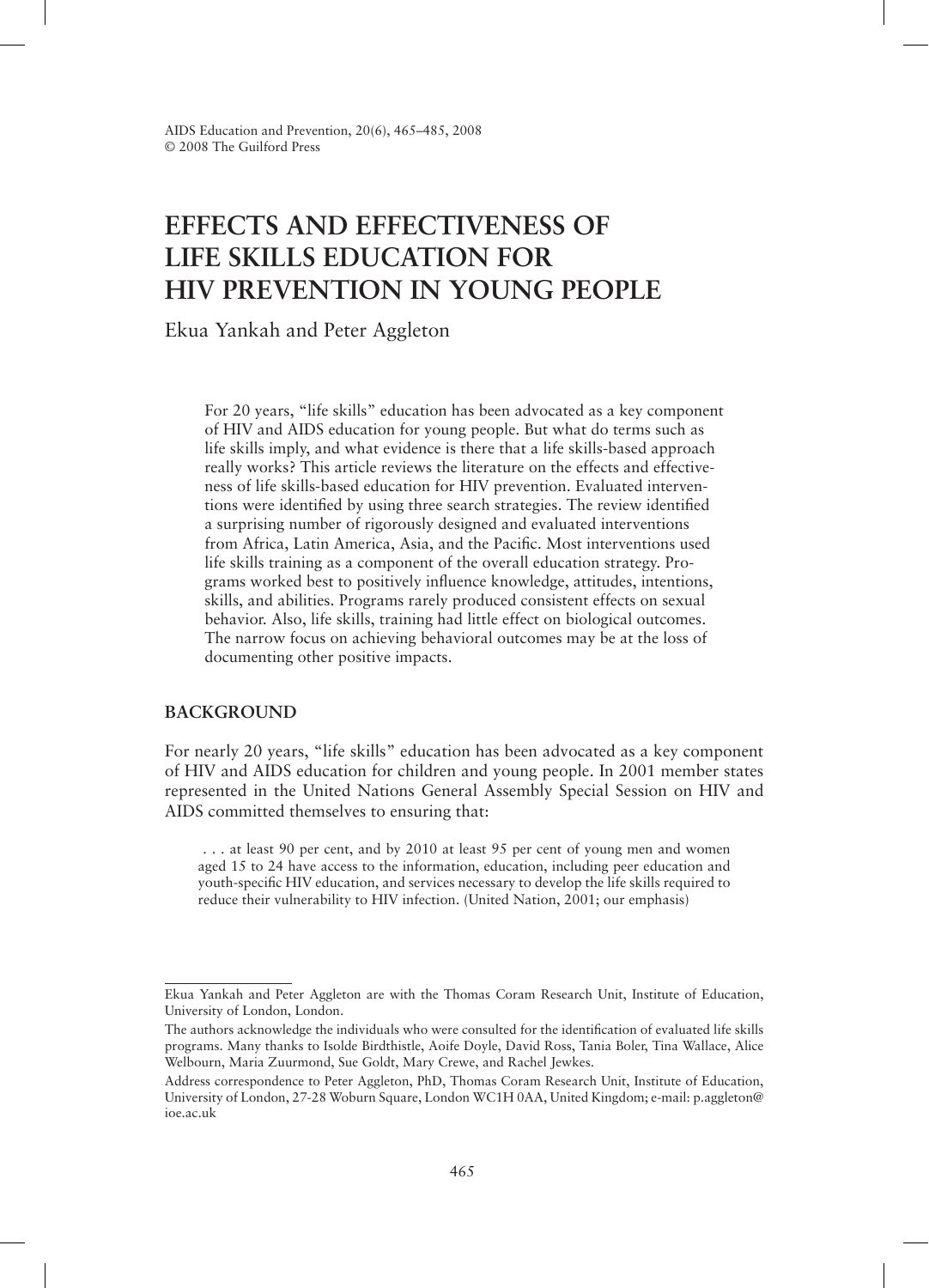More recently, the Political Declaration on AIDS issued following the year 2006 UN High Level Meeting on HIV and AIDS committed member states to

addressing the rising rates of HIV infection among young people to ensure an HIV-free future generation through the implementation of comprehensive, evidence-based prevention strategies, responsible sexual behavior, including the use of condoms, evidence- and skills-based, youth-specific HIV education, mass media interventions and the provision of youth-friendly health services. (United Nations, 2006, para 26; emphasis added)

But what do terms such as *life skills* and *skills based* mean, and what evidence is there that a life skills-based approach to HIV prevention with young people really works? In a recent article, Boler and Aggleton (2005) analyze the background to current advocacy for life skills work. They point to the speed with which a set of ideas which have their origins in the treatment of mental health problems (Sprafkin, Gershaw, & Goldstein 1993; Trower, Bryant, Argyle, Marzillier, 1978) and in management training (Rehfeld, 1994) have been taken up and transferred to the fields of HIV and AIDS, and sexual health. They also highlight the manner in which many skills-based approaches construct young people as "deficit systems" lacking in competence while adults are normally assumed to live risk-free lives and know all the answers.

In some of the literature, life skills are presented as a panacea for many of life's ills (see, e.g., UNICEF, 2007b). They are said to enable economic and political participation (see, e.g., UNICEF/ROSA, 2005), ameliorate gender inequalities (see, e.g., UNICEF, 2007a), enhance the quality of parenting (Olen, 1994), and reduce antisocial behavior and crime (Botvin, Griffin, & Nichols, 2006; Deffenbacher, Lynch, Oetting, & Kemper, 1995). In countries such as the United States life skills-based programs have been said to reduce alcohol and tobacco use (Botvin, Griffin, Paul, & Macaulay, 2003), reduce substance use (Griffin, Botvin, Nichols, & Doyle, 2003), and contribute to reductions in gang crime and reoffending (Botvin et al., 2006).

More generally, in relation to HIV, life skills are said to facilitate the negotiation of risk and vulnerability in the face of the epidemic. They enable people to communicate openly and freely about sex and drugs, indicating their preferences and what they wish to avoid. They result in clear thinking, having the right attitudes and staying safe.

Much of the impetus behind the use of life skills approaches in HIV education has been donor driven--particularly by United Nations agencies such as UNICEF and World Health Organization (WHO)--and has been targeted toward high prevalence regions in the developed world. However, more than a decade later the effectiveness of life skills-based interventions remains uncertain, because not only is it difficult to define what life skills actually are when they encompass matters as diverse as knowledge acquisition, attitude development, and mental and physical skills, but also there have only been a limited number of rigorous reviews of the outcomes of life skills-based work. According to the WHO, "Skills that can be said to be life skills are innumerable, and the nature and definition of life skills are likely to differ across cultural settings" (WHO/Western Pacific Regional Office, 2003). A recent development agency report suggested that "the concept of life skills education is difficult to grasp in program documents" and that "the term *life skills* remains imprecise and even unclear to most actors" (Tiendrebeogo, Meijer, & Engleberg, 2003, p. 14). A recent review of life skills work in southern Africa concluded that life skills programs in general are too simplistic to offer any valuable solution to the complex needs of African young people (Crewe, 2007).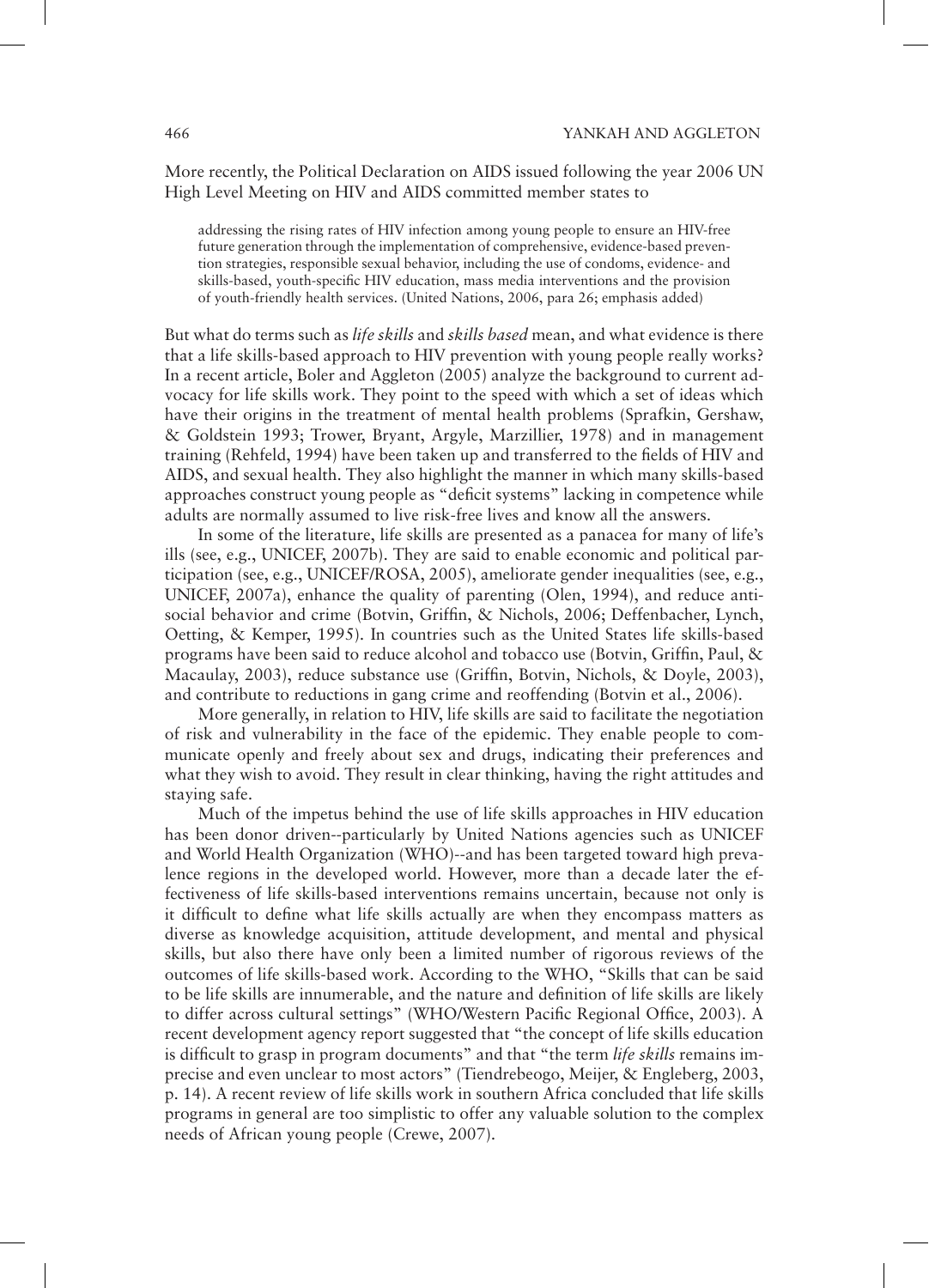By way of contribution to ongoing debate concerning the nature, effects, and effectiveness of life skills-based education within the field of HIV prevention, this article offers a review of the literature with special (although not exclusive) focus on work undertaken in developing countries. It addresses the following question: How effective is life skills-based education in equipping children and young people with the information and skills necessary to make responsible sexual and reproductive choices?

# What is life skills-based education for HIV prevention?

Life skills-based education differentiates itself from skills-based health education in the content of topics that are covered. Skills-based health education focuses on health; life skills-based education concentrates on a number of topics such as human rights, citizenship, and social issues such as health (WHO, 2003).

To conduct the analysis, we had first to decide on what for the purposes of the review would constitute life skills-based education. Our working definition was as follows: Life skills-based education for HIV prevention has the goal of increasing knowledge and supportive norms, through teaching skills and increasing motivation and intention to change behaviors. It is important to recognize however, that in many programs and interventions, life skills-based training is included as part of a larger education program which may or may not make use of participatory methods.

The kind of skills encompassed by such a definition are many. Commonly cited life skills include communication and listening skills; negotiation and refusal skills; decision-making and problem-solving skills; and coping and self-management skills, such as increased self-esteem and the ability to manage feelings and stress (UNICEF, 2006). Other frequently measured life skills, particularly within the field of HIV and AIDS education, include condom and contraceptive use, the ability to obtain condoms and other preventive measures from service providers, and the ability to negotiate their correct use with sexual partners.

## **Review of reviews**

Although there exist no reviews focusing specifically on life skills-based education, much is known about successful approaches to HIV prevention, especially with young people. In 2006, WHO published a systematic review of the evidence of what works in preventing HIV with young people in developing countries (WHO, 2006). The report graded evidence from 80 interventions as "ready," "steady," or "go" for implementation and scale-up. Although the review did not single out programs and interventions using life skills-based education, findings suggest that there is enough evidence to implement and scale up these kinds of actions in schools, communities, and for young people most at-risk (i.e., young sex workers, injecting drug users and men who have sex with men).

Other reviews within the same or related fields have established the following findings. First, good quality and appropriately implemented programs of sex and relationships education do not hasten the onset or frequency of sexual activity (Kirby, Laris, & Rolleri, 2006; Magnani, MacIntyre, Karim, Brown, & Hutchinson, 2005; Speizer, Magnani, & Colvin, 2003; UNAIDS, 1997). This finding has been confirmed for developed (Kirby, 1994) as well as more recently for developing country settings (Kirby, Laris, & Rolleri, 2005). In some cases, programs achieved changes in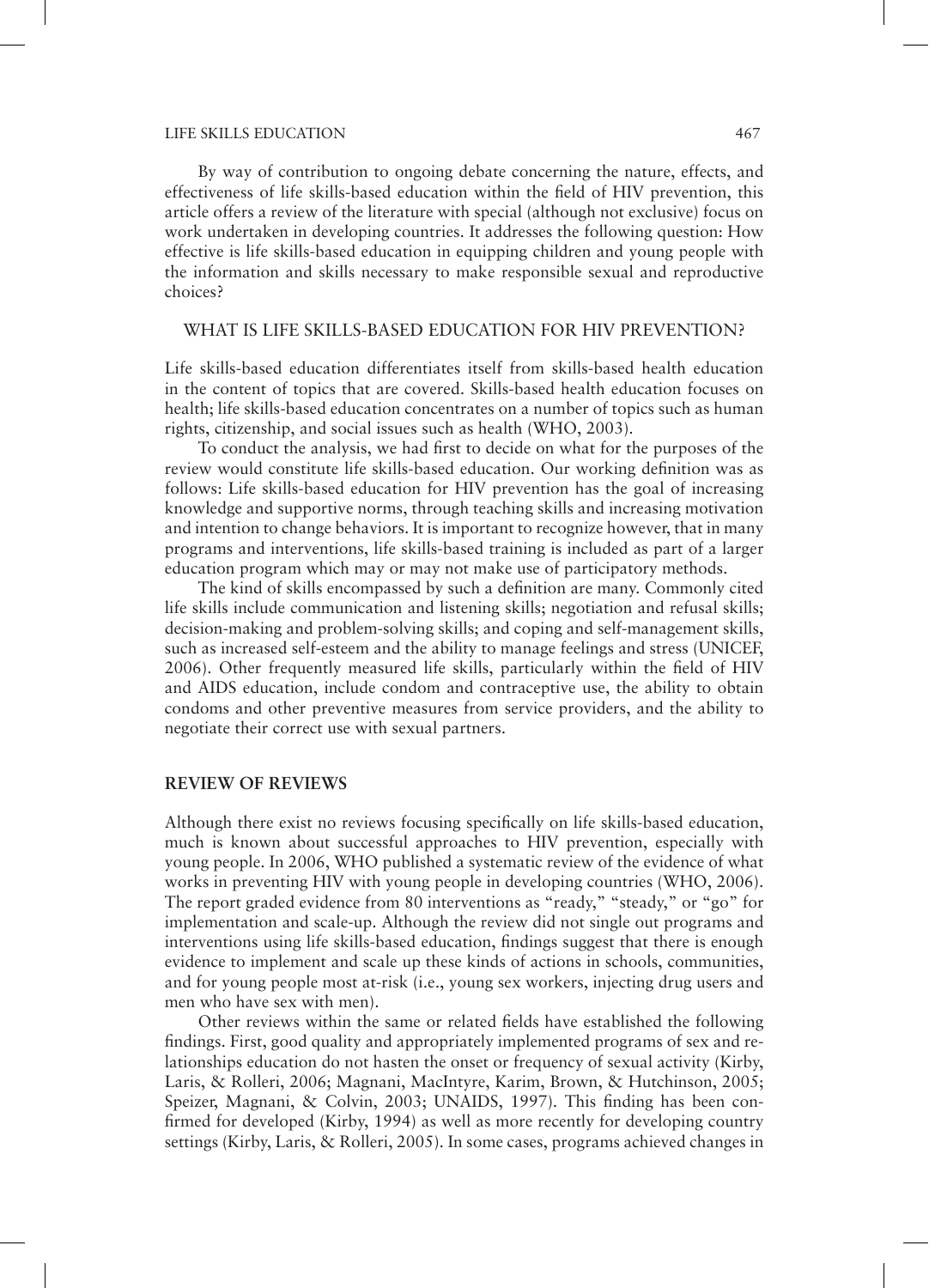behavior such as delay in the onset or frequency of sexual activity, increased condom use, and increased use of other forms of contraception (Kirby et al., 2006; Magnani et al., 2005).

Second, evaluated interventions had no or very little impact on biological outcomes such as reduced sexually transmitted infection or pregnancy rates (Jewkes et al., 2007Kirby et al., 2006; Magnani et al., 2005; Ross et al., 2007; UNAIDS, 1997; WHO, 2006). Programs taught by youth organizations other than school may be more effective (Kirby et al., 2006). These organizations incorporated features such as directly tailored activities, small group sizes, voluntary participation, and young people were reached using existing organizations or structures (Kirby et al., 2006).

Overall, effective interventions were shown to have positive effects on knowledge, attitudes, skills and sometimes on behaviors (Gallant, & Maticka-Tyndale, 2004; Jewkes et al., 2007; Kirby et al., 2006; Ross et al., 2007; Speizer et al., 2003; WHO, 1997). However, evaluated programs and interventions tend to be smallscale and short-term in nature (Speizer et al., 2003; UNAIDS, 1997), and it is unclear what the longer term behavioral effects may be. Readers are cautioned that brief periods of instruction (e.g., school interventions), are not very effective no matter how well designed they are (Kirby et al., 2006) as individual behavior is difficult to change (Gallant et al., 2004; Kirby, 1995), not least because of structural and contextual factors (e.g., gender norms and attitudes as well as the availability or nonavailability of protective resources such as condoms), which may limit young people's ability to put into action what has been learned.

More generally, it has been suggested that a variety of measures constituting a comprehensive approach to HIV prevention is needed if substantial and lasting success is to be achieved (UNAIDS, 2005). Central to success is addressing both societal vulnerability and individual risk (Mann & Tarantola, 1996). The evidence-informed, menu-driven approach promoted by UNAIDS identifies seven key principles for HIV prevention success, along with 12 essential policy actions. These include addressing cultural norms and beliefs; promoting gender equality and rights; supporting the mobilization of a community based response; implementing programs in a differentiated and locally relevant manner; having the necessary coverage, intensity and scale; and promoting linkage between HIV prevention and sexual and reproductive health.

On its own any one of the above actions is unlikely to succeed. In combination, with coverage intensity and scale, success is possible. Although life skills-based work may have a role to play as part of a larger package of programming or intervention, on its own it is likely to have more limited effects. But what are these effects and what evidence is there that they can be consistently brought about?

# **Methods**

In the remainder of this article, we review the published literature concerning the effectiveness of evaluated interventions using life skills-based education for young people. The review builds on previous work by focusing specifically on actions and interventions that have included life skills training and by drawing conclusions about the effectiveness of the life skills-based approach in HIV and AIDS education.

Evaluated interventions were identified in three principal ways. First, a search was undertaken of high quality databases including Medline, Embase, Popline, PsycINFO, ERIC, Sociological Abstracts, Social Sciences Abstracts and the Univer-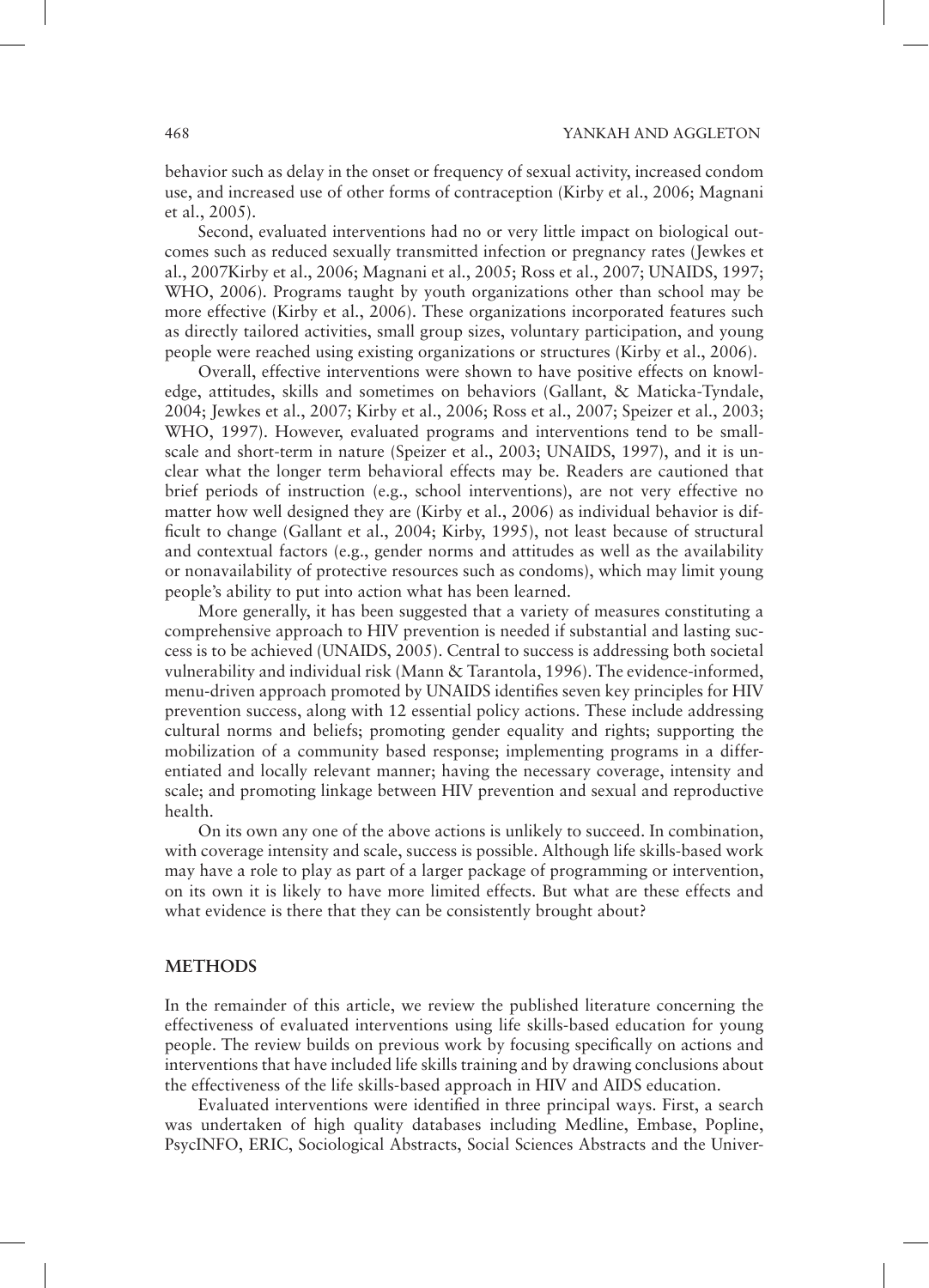sity of Leeds Health Education Database. These databases were chosen because together they contain a comprehensive overview of the peer-reviewed literature in the field of young people's sexual and reproductive health. Second, hand searches were undertaken of the articles and papers referred to in the bibliographies and reference lists contained in existing reviews. Third, contact was made with a number of researchers and program managers with experience in life skills-based education and HIV prevention (see Appendix 1). Time and resources precluded a wider survey of individuals and organizations.

Databases were searched for the years 1990 to 2007 using keyword combinations that included the search terms: life skills, youth, adolescent, young people, HIV and AIDS, evaluation, interventions, and effectiveness. Programs and interventions were included if (a) they contained some form of life skills training (see definition), (b) they included more than one educational session, (c) the evaluation design included a comparison group and (d) the evaluation design included a period of follow-up. For the purposes of the review, life skills training was defined as including one or more of the following skills-building exercises: communication or negotiation skills, decision-making skills, coping skills or self-management, and risk reduction skills.

# Categorization and analysis

Studies were grouped according to one of three research designs: (a) randomised controlled trials also known as the "gold standard" of research designs, (b) controlled pretest/posttest studies, and (c) nonexperimental evaluation designs not utilising randomization or a control group but often involving qualitative research methods. A higher weight of evidence was assigned to experimental studies versus non-experimental studies although there is considerable debate whether randomized controlled trials constitute the only gold standard in sexual and reproductive health research (Kippax & Van De Ven 1998; Van de Ven & Aggleton 1999; Kippax, 2003). For the purposes of interpreting the evidence from experimental evaluations, the qualitative nature of non-experimental studies provided "the meat on the factual bones" with young people's rich reports stemming from focus group discussion and in-depth interviews.

To substantiate the focus of life skills programming in high-prevalence countries of the developed world, a second level of analysis was conducted based on location of study. Studies conducted in developing country settings were reported separately from studies conducted in developed countries.

If the ultimate goal of life skills programs is the reduction of risky sexual behaviours, then the effectiveness of life skills evaluations may in part be judged by the range of outcome variables that studies have measured. The third level of analysis therefore was a summary of all reported outcome variables in included studies.

Utilizing the three search strategies outlined above, a total of 66 evaluated life skills programs were identified from a wide range of countries. Forty one of these programs were subsequently excluded because they matched less than three of the four specified inclusion criteria. Twenty-one life skills programs matched all four inclusion criteria and another four life skills programs matched three out of four of the inclusion criteria. A total of 25 evaluated life skills programs were included in the review.

The 25 evaluated life skills programs can be described as follows: 8 programs used a randomised controlled design, 13 used a controlled pretest/posttest design,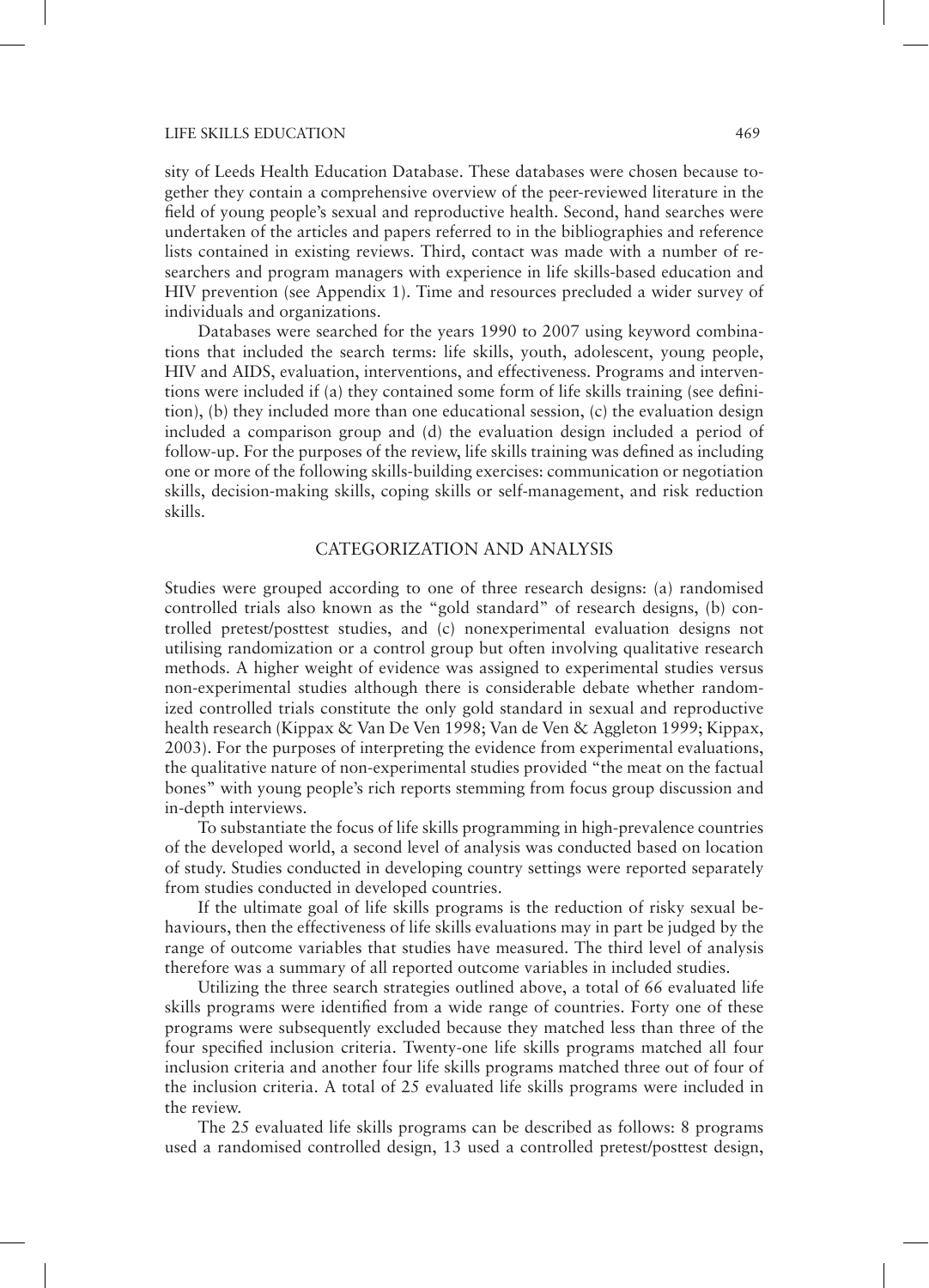and 4 utilised non-experimental evaluation designs. The majority of life skills programs, 21, were implemented in primary and secondary schools and designed for young people in their mid to late teens. The remaining four life skills programs were implemented in community settings.

Life skills training varied considerably in intensity, delivery and duration. Life skills training was delivered as separate curricula or incorporated within existing sex and relationship education. In the majority of programs, life skills training was only a component of overall HIV and AIDS education. As a result, very little information was available about the delivery of life skills training (didactic, participatory). All community-based programs utilized the Stepping Stones method.<sup>1</sup>

# **Findings**

# The effects and effectiveness of life skills-based education measured in randomiZed controlled studies

Two studies measured the short-term effects of life skills programming in Uganda (Kinsman et al., 2001) and South Africa (Harvey, Stuart, & Swan, 2000). Both studies had follow-up periods of 6 months. The South African community randomiZed *DreamAide* trial showed an increase in knowledge and improved attitudes about HIV and AIDS. Furthermore, students who were sexually experienced displayed more accepting attitudes to condom use after the intervention. On the other hand, a study by Kinsman et al., 2001 in Uganda showed no impact on seven out of nine key outcome variables including knowledge about HIV transmission and condoms. Furthermore, there was no reported change in attitude toward and intentions for condom use. Based on the limited detail about life skills training in the two studies, it is difficult to speculate about why results for these two studies differed.

Five studies measured the long-term effects of life skills programming. All trials had follow-up periods of at least 1 year, the longest follow-up period being 3 years (Ross et al., 2007). All studies measured increased knowledge about HIV and AIDS and/or contraception. Those studies which measured attitudes, also found accepting attitudes toward condom use (Walker, Gutierrez, Torres, & Bertozzi, 2006), intentions to use condoms and increased condom self-efficacy (Stanton et al., 1998). Two studies measured increased communication with a sexual partner (Jewkes et al., 2007; Stanton et al., 1998). Important associated behavior change was measured in three studies by way of increased use of emergency contraception (Walker et al., 2006), avoiding a place to have sex (Maticka-Tyndale, Brouillard-Coyle, Gallant, Holland, Metcalfe, 2004), and reduced alcohol use (Stanton et al., 1998). In terms of sexual behavior, studies found an increased delay of sexual debut (Maticka-Tyndale et al., 2004; Ross et al., 2007; Stanton et al., 1998), increased condom use at first sex (Ross et al., 2007; Stanton et al., 1998), an increase in correct condom use (Jewkes et al., 2007), a decrease in ever having had sex (Maticka-Tyndale et al., 2004), increased condom use at last sex among men (Ross et al., 2007) and among men and women (Maticka-Tyndale et al., 2004), a reduced number of sexual partners among men (Ross et al., 2007) and among men and women (Jewkes et al., 2007), and a

<sup>1.</sup> See http://www.steppingstonesfeedback.org/index.htm (accessed November 11, 2007) for further information.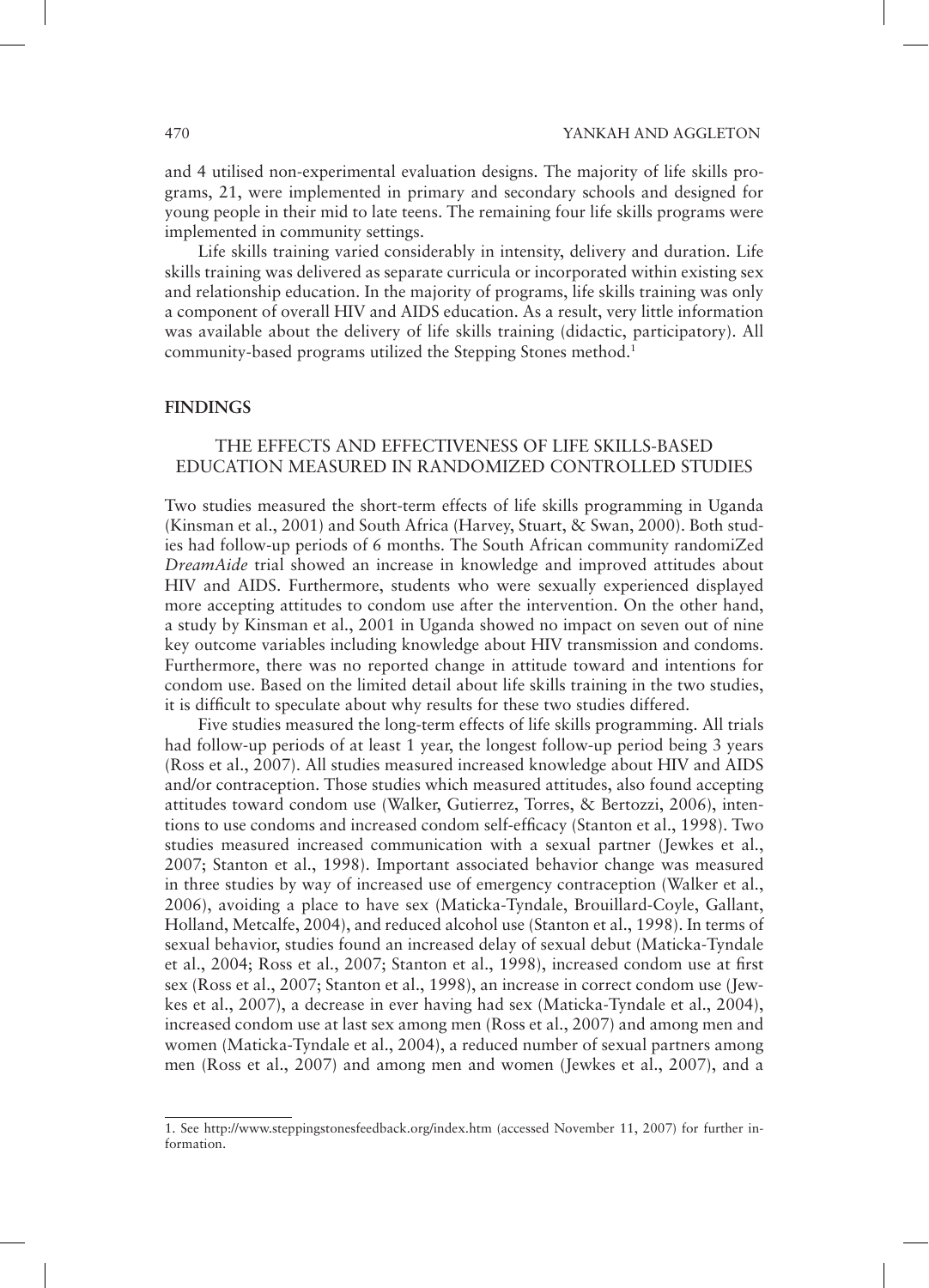reduced frequency of transactional sex (Jewkes et al., 2007). However, these effects were not reported consistently across all five studies.

Two studies measured the impact of life skills-based education on behavior change via the biological outcomes of new HIV-1 and herpes simplex virus-2 (HSV-2) infections. Limited evidence of success was found. The study by Jewkes et al. (2007) demonstrated very weak evidence for reduced incidence of HIV-1 and HSV-2 among women and no evidence among men. The study by Ross et al. (2007) showed no impact on either HIV-1 or HSV-2 incidence in either group.

# The effects and effectiveness of life skills-based education measured in preintervention/ postintervention studies

Nine out of 13 studies looked at the short-term effects of life skills-based education in preintervention and postintervention studies. All studies had follow-up periods of 8 months or less. One study failed to report a follow-up period (Aplasca et al., 1995). Results indicated increased knowledge about HIV and AIDS, human reproduction, and contraception in all eight studies. No other impacts were found in the study by James, Reddy, and Ruiter (2006) colleagues. Other studies have reported impacts on the following: intention to abstain from sex (Aplasca et al., 1995; Reddy, James, McCauley, 2003); approval of abstinence among men (Reddy et al., 2003); accepting attitudes toward people living with HIV (Aplasca et al., 1995; Caceres et al., 1996; Chacko, Banu, & Mathew, 2005; Klepp, Ndeki, Leshabari, Hannan, & Lyimo, 1997) accepting attitudes toward condoms (Kinsler, Sneed, Morisky, & Ang, 2004; Martinez-Donate et al., 2004), accepting attitudes toward delayed sexual debut (Aplasca et al., 1995); increased acceptance of contraception, increased self-efficacy and increased prevention-oriented behavior (Caceres et al., 1996); and intention to use condoms (Reddy et al., 2003; Kinsler et al., 2004). Two studies measured increased communication with parents (Kinsler et al., 2004; Klepp et al., 1997); and another measured decreased acceptance of machismo (Caceres et al., 1996).

Important associated behavior change was measured by way of self-report. In terms of sexual behavior, one study found an increased delay in sexual debut (Martinez-Donate et al., 2004), another found reduced sexual activity and increased contraceptive use at first sex (Pick de Weiss, Givaudan, & Givaudan, 1993), and the third study measured fewer sexual partners among men (Reddy et al., 2003). As previously, these effects were not reported consistently across all three studies.

Four studies looked at the long-term effects of life skills-based education in preintervention/postintervention studies. All studies had a follow-up period of 1 year or more. The longest follow-up period was 24 months (Magnani et al., 2005). All studies measured increased knowledge about HIV and AIDS, human reproduction, and contraception. Furthermore, results showed increased condom self-efficacy (Magnani et al., 2005; McCauley, 2004), increased condom acquisition (McCauley, 2004), accepting attitudes toward people living with HIV (McCauley, 2004), and increased communication with sexual partner among young women (Antunes et al., 1997). One important associated behavior change was timing of sexual debut (Murray, Toledo, Luengo, Molina, & Zabin, 2000). In terms of sexual behavior, results indicated increased condom use at first sex (Magnani et al., 2005), increased condom use with non-main partners among young women (Antunes et al., 1997), and increased contraceptive use among young women (Murray et al., 2000). As previously, these effects were not reported consistently across all three studies.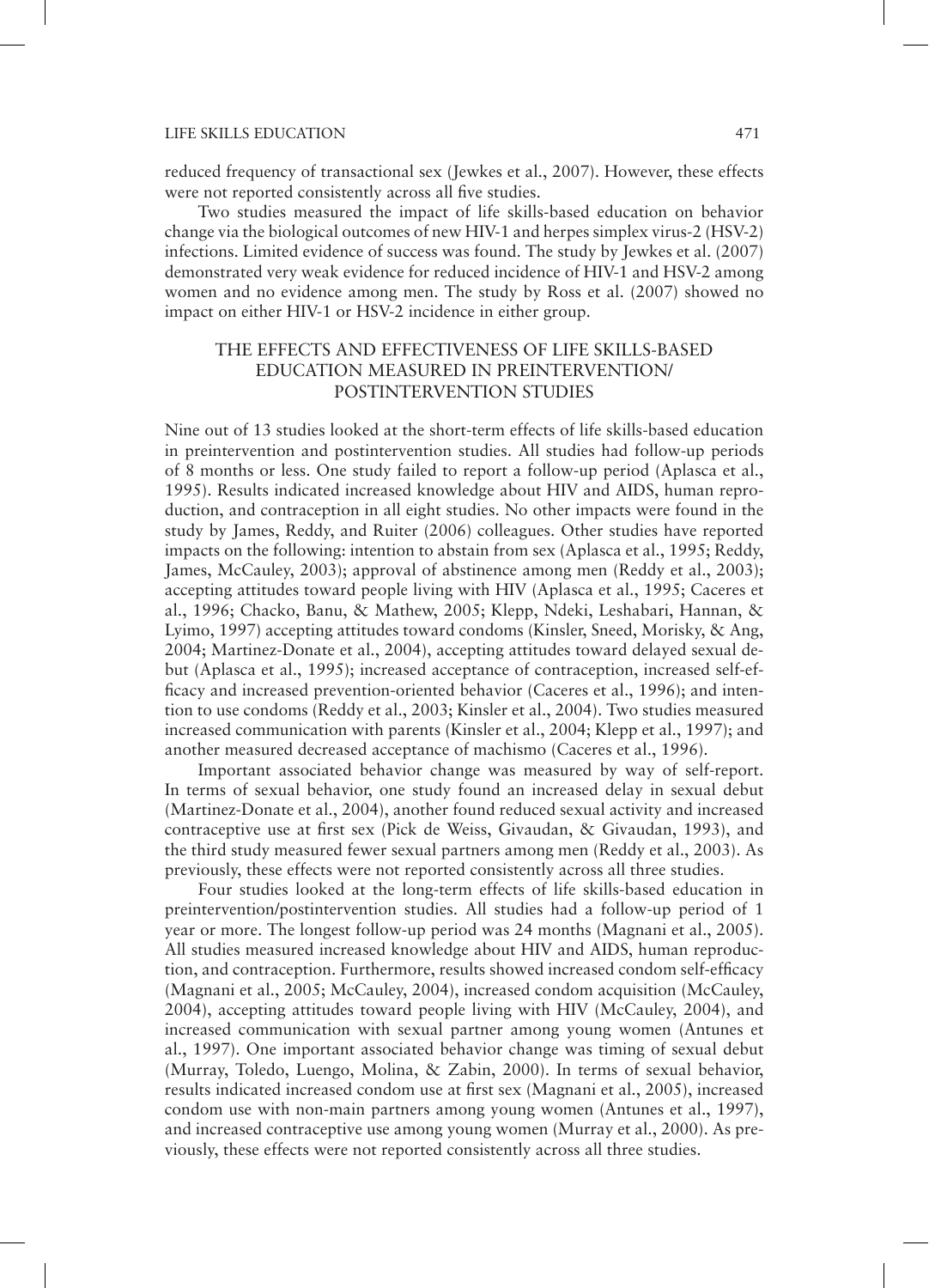|                                 |                                                        |                                                                                                                                                                | TABLE 1. Randomized Controlled Studies From Sub-Saharan Africa and Latin America                                                |                                                                                                                                                                                               |
|---------------------------------|--------------------------------------------------------|----------------------------------------------------------------------------------------------------------------------------------------------------------------|---------------------------------------------------------------------------------------------------------------------------------|-----------------------------------------------------------------------------------------------------------------------------------------------------------------------------------------------|
| Author, Year                    | Setting, Year                                          | Life-Skills Education                                                                                                                                          | Methods of Assessment                                                                                                           | Outcomes                                                                                                                                                                                      |
| Jewkes et al., 2007             | South Africa                                           | Stepping Stones plus voluntary counseling<br>and testing (17 sessions over 3-12 weeks)<br>$N = 1,776$                                                          | Cluster randomized community trial and<br>nested qualitative study                                                              | evidence of a reduction in HIV and HSV-2<br>No impact on sexual behavior, but weak<br>incidence in women                                                                                      |
|                                 |                                                        | 35 intervention, 35 control villages                                                                                                                           | Follow-up at 6-8, 12, and 24 months                                                                                             | Increase in correct condom use; decrease in<br>number of sexual partners, transactional<br>sex, and violence in men. No impact on<br>Increase in communication for all<br>biological outcomes |
| Walker et al., 2006             | Mexico, fall 2001-June<br>2003                         | Students in Grade 10 in 40 public second-<br>- 15 intervention schools w/condom<br>Mean age 16.7 years<br>-10 control schools<br>$N = 10,954$<br>ary schools   | month postintervention and 1 year postint-<br>Self-completed KAP survey at baseline, 1<br>Cluster randomized trial<br>ervention | women). Increased use of EC in EC inter-<br>EC, accepting attitudes towards condom<br>use (young men were less accepting than<br>Increased knowledge about HIV and<br>vention group.          |
|                                 |                                                        | - 15 intervention schools with emergency<br>contraception (EC)<br>promotion                                                                                    |                                                                                                                                 | sex worker or casual partner) or condom<br>No impact on sexual behavior (sex with<br>use (intention to use or at last sex)                                                                    |
| Ross et al., 2007               | Tanzania, 1997-2002                                    | tion during last 3 years of primary school<br>MEMA kwa Vijana sexual health educa-<br>$N = 7,040$                                                              | Follow-up at 18 and 36 months<br>Community randomized-trial                                                                     | condom use. Among young men: decreased<br>months and increased condom use at last<br>Increased delay of sexual debut and first<br>number of sexual partners in last 12                        |
|                                 |                                                        | 10 intervention, 10 control communities                                                                                                                        |                                                                                                                                 | sex.                                                                                                                                                                                          |
|                                 |                                                        |                                                                                                                                                                |                                                                                                                                 | No impact on biological outcomes                                                                                                                                                              |
| Maticka-Tyndale et<br>al., 2004 | 2001-February 2002;<br>Kenya, November<br>October 2003 | Health", primary school students aged<br>40 modified/intervention, 20 control<br>"Primary School Action for Better<br>$11-17$ years<br>$N = 12,800$<br>schools | Randomized controlled trial<br>Follow-up at 18 months                                                                           | dom use at last sex; decrease in ever having<br>had sex and avoiding a place to have sex in<br>Increased delay of sexual debut and con-<br>last month                                         |
| Kinsman et al., 2001            | Uganda, 1997-1998                                      | 19 extra-curricular sessions based on an<br>adapted WHO/UNESCO guide<br>$N = 1,274$                                                                            | Community randomized trial<br>Follow-up at 6 months                                                                             | variables including knowledge about HIV<br>transmission and condoms, accepting at-<br>No impact on seven out of nine key                                                                      |
|                                 |                                                        | 20 intervention, 11 control schools                                                                                                                            |                                                                                                                                 | titudes toward condom use, intentions for<br>condom use                                                                                                                                       |

 $\overline{\phantom{a}}$ 

# 472 YANKAH AND AGGLETON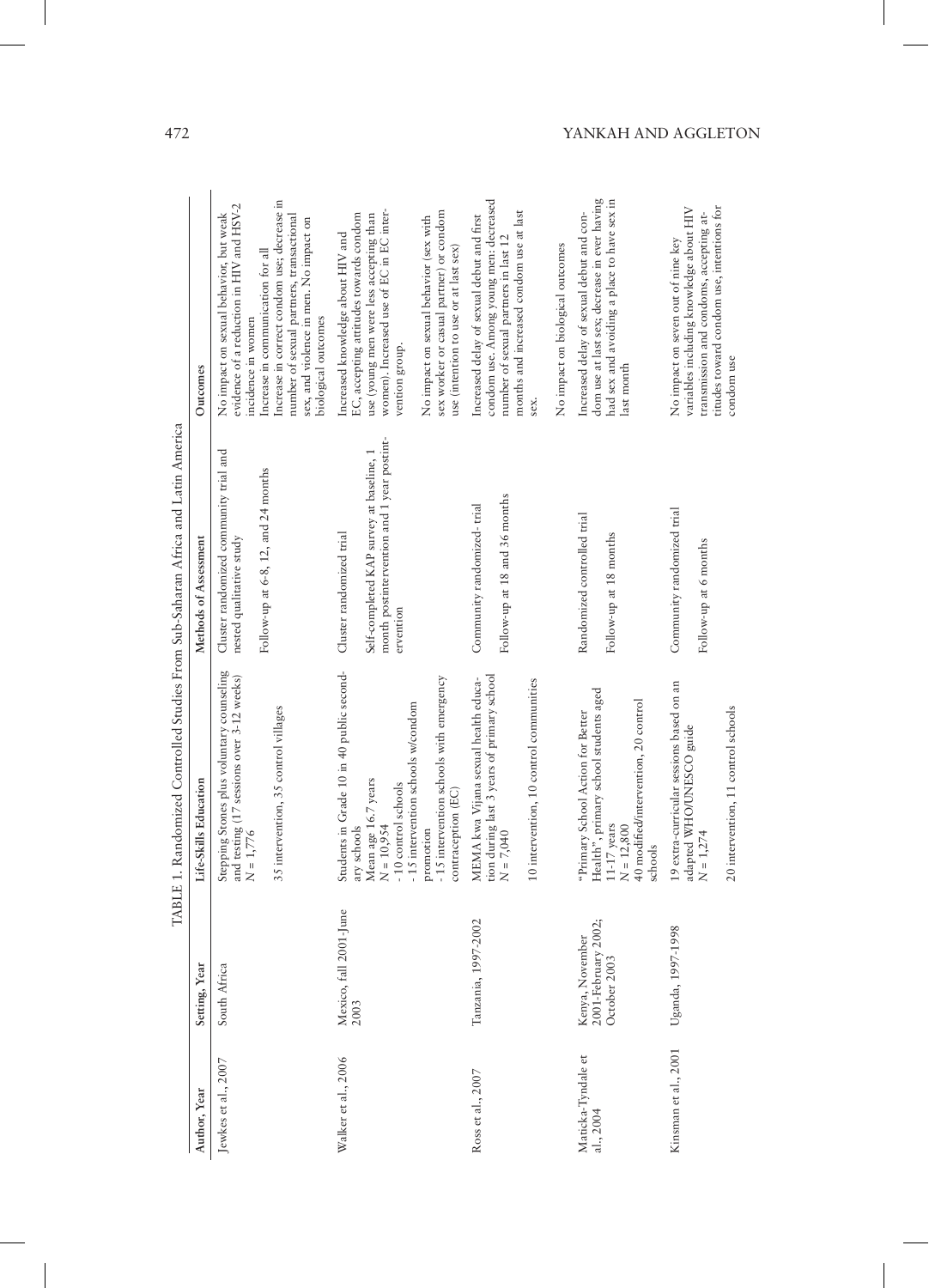| Harvey et al., 2000    | South Africa, 1993-1994                 | DreamAide intervention in three phases<br>for students in standard 8, secondary<br>$N=1,080$<br>school                                                      | Community randomized controlled trial (5<br>Follow-up at 6 months<br>districts)                              | condom use among sexually-experienced<br>titudes about HIV and AIDS. Increased<br>Increased knowledge and improved at-<br>students receiving drama intervention. |
|------------------------|-----------------------------------------|-------------------------------------------------------------------------------------------------------------------------------------------------------------|--------------------------------------------------------------------------------------------------------------|------------------------------------------------------------------------------------------------------------------------------------------------------------------|
|                        |                                         | 5 intervention, 5 control schools                                                                                                                           |                                                                                                              |                                                                                                                                                                  |
| Stanton et al., 1998   | Namibia, 1996-1997                      | 14 sessions, young people aged 15-18<br>years in secondary school<br>$N = 515$                                                                              | Follow-up at 6 months and 12 months<br>Randomized controlled trial                                           | efficacy; decreased alcohol use. Subgroup<br>Increased communication with partner,<br>condom use intention, condom self-                                         |
|                        |                                         | 5 intervention, 5 control schools                                                                                                                           |                                                                                                              | young people: increased delay in sexual<br>analysis among sexually inexperienced<br>debut and condom use at first sex.                                           |
|                        |                                         |                                                                                                                                                             |                                                                                                              | No impact on abstinence or protected sex<br>in either group.                                                                                                     |
|                        |                                         |                                                                                                                                                             | TABLE 2. Pretest/posttest Studies With Control Group from Sub-Saharan Africa                                 |                                                                                                                                                                  |
| Author, year           | Setting, yr                             | Life-skills Education                                                                                                                                       | Methods of Assessment                                                                                        | Outcomes                                                                                                                                                         |
| James et al. 2006      | South Africa                            | in year 9 of secondary school, average age<br>20 sessions (1/week), 1,141 young people                                                                      | Controlled pretest/posttest design                                                                           | Increased knowledge only                                                                                                                                         |
|                        |                                         | 15.5 years<br>$N = 1,114$                                                                                                                                   | Follow-up at 4 months                                                                                        | behavior or psychosocial determinants (attitudes,<br>No impact on condom use, reported sexual<br>self-efficacy)                                                  |
|                        |                                         | 11 intervention, 11 control schools                                                                                                                         |                                                                                                              |                                                                                                                                                                  |
| Magnani et al.<br>2005 | South Africa, 1999,<br>2001             | Full coverage life skills education programme<br>with young people from several population<br>subgroups, aged 14-24 years in middle and<br>secondary school | Preintervention /postintervention design<br>measuring a dose-response relationship<br>Follow-up at 24 months | Increased knowledge about sexual and reproduc-<br>tive health, increased perceived condom self-<br>efficacy and condom use at first sex                          |
|                        |                                         | $N = 3,052$                                                                                                                                                 |                                                                                                              | No impact on sexual debut, secondary abstinence<br>or partnering behaviors                                                                                       |
| Klepp et al. 1997      | Tanzania, March 1992<br>-September 1992 | Ngao programme, involving 20 school hours<br>of intervention over 2-3 months in year 6<br>and 7 students<br>$N = 814$                                       | Controlled pretest/posttest design<br>Follow-up at 6 months                                                  | Increased knowledge and communication about<br>people living with HIV, improved subjective<br>HIV and AIDS, accepting attitudes towards<br>norms and intentions. |
|                        |                                         | 6 intervention schools, 12 comparison<br>schools                                                                                                            |                                                                                                              | No impact on attitudes toward sex                                                                                                                                |

 $\overline{\phantom{a}}$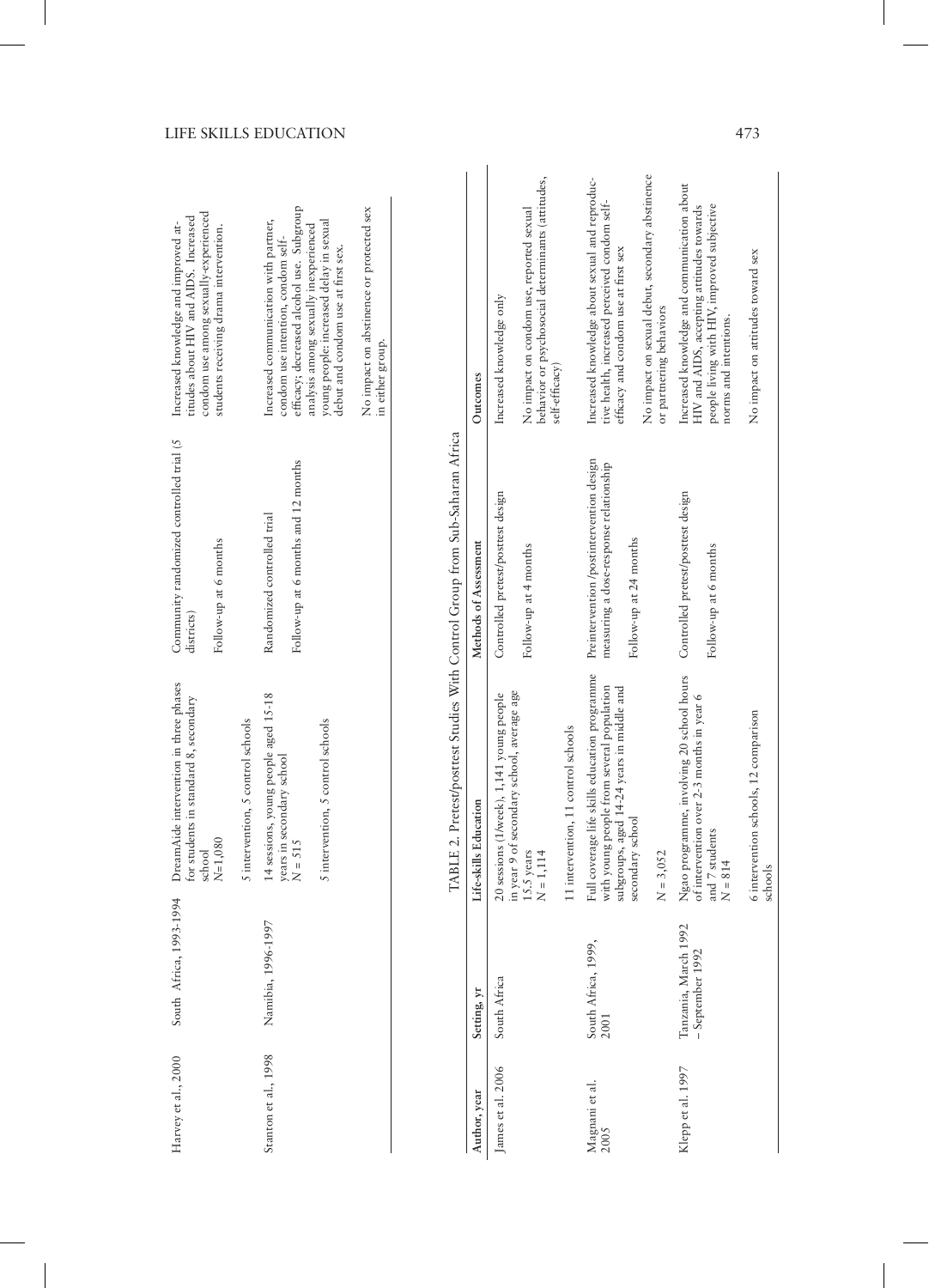|                                 |                                      | TABLE 3. PretestPosttest Studies With Control Group from Latin America and Asia and the Pacific                                           |                                                                            |                                                                                                                                                   |
|---------------------------------|--------------------------------------|-------------------------------------------------------------------------------------------------------------------------------------------|----------------------------------------------------------------------------|---------------------------------------------------------------------------------------------------------------------------------------------------|
| Author, year                    | Setting, yearr                       | Life Skills Education                                                                                                                     | Methods of Assessment                                                      | Outcomes                                                                                                                                          |
| Kinsler, et al. 2004            | Belize                               | Primary and secondary school students, age<br>weekly sessions<br>$13-17$ years<br>$N \approx 150$                                         | Controlled Pretest/posttest design<br>Follow-up at 4 weeks                 | nication; accepting attitudes toward condoms,<br>Increased knowledge about HIV, condom use,<br>condom use intensions, parent-child commu-         |
|                                 |                                      | intervention and 3 control schools                                                                                                        |                                                                            |                                                                                                                                                   |
| McCauley, et al.<br>2004        | Mexico                               | First year students, mean age 16 years<br>$N=2,064$                                                                                       | Follow-up at 6 months and 12 months<br>Controlled Pretest/posttest design  | Increased knowledge about HIV, condom self-<br>efficacy and acquisition, accepting attitudes<br>toward people living with HIV.                    |
|                                 |                                      | control and 2 intervention schools                                                                                                        |                                                                            | No impact on condom use among sexually<br>experienced students.                                                                                   |
| Martinez-Donate,<br>et al. 2004 | Mexico                               | Students in grades 10 and 12 $N = 320$                                                                                                    | Controlled Pretest/posttest design (face-to-<br>face interviews)           | of condoms, decreased in traditional views on<br>Increased delay of sexual debut, acquisition<br>use and provision of condoms.                    |
|                                 |                                      | intervention, 2 control schools                                                                                                           | Follow-up at 3 months                                                      | obtaining condoms, self-efficacy of protective<br>No impact on unprotected sex, facility in<br>behaviors.                                         |
| Murray, et al. 2000             | Chile, March 1994 -<br>December 1996 | intervention, 3 control schools<br>CEMERA<br>$N = 4,238$                                                                                  | Follow-up at 12 months and 24 months<br>Controlled Pretest/posttest design | tion, STIs and contraception, timing of sexual<br>Increased knowledge about human reproduc-<br>debut, and contraceptive use among young<br>women. |
|                                 |                                      |                                                                                                                                           |                                                                            | nancy, when sex is appropriate, contraceptive<br>No impact on attitudes toward teen preg-<br>use among young men.                                 |
| Antunes et al.,<br>1997         | Brazil, 1994                         | Four gender-specific sessions of three hours each<br>Night students at public junior and secondary<br>schools, ages 18-25 years $N = 308$ | Follow-up at 6 months and 12 months<br>Controlled pretest/posttest design  | increased condom use with non-main partner<br>Improved communication with partner and<br>for young women only                                     |
|                                 |                                      | intervention, 2 control schools                                                                                                           |                                                                            |                                                                                                                                                   |

# 474 YANKAH AND AGGLETON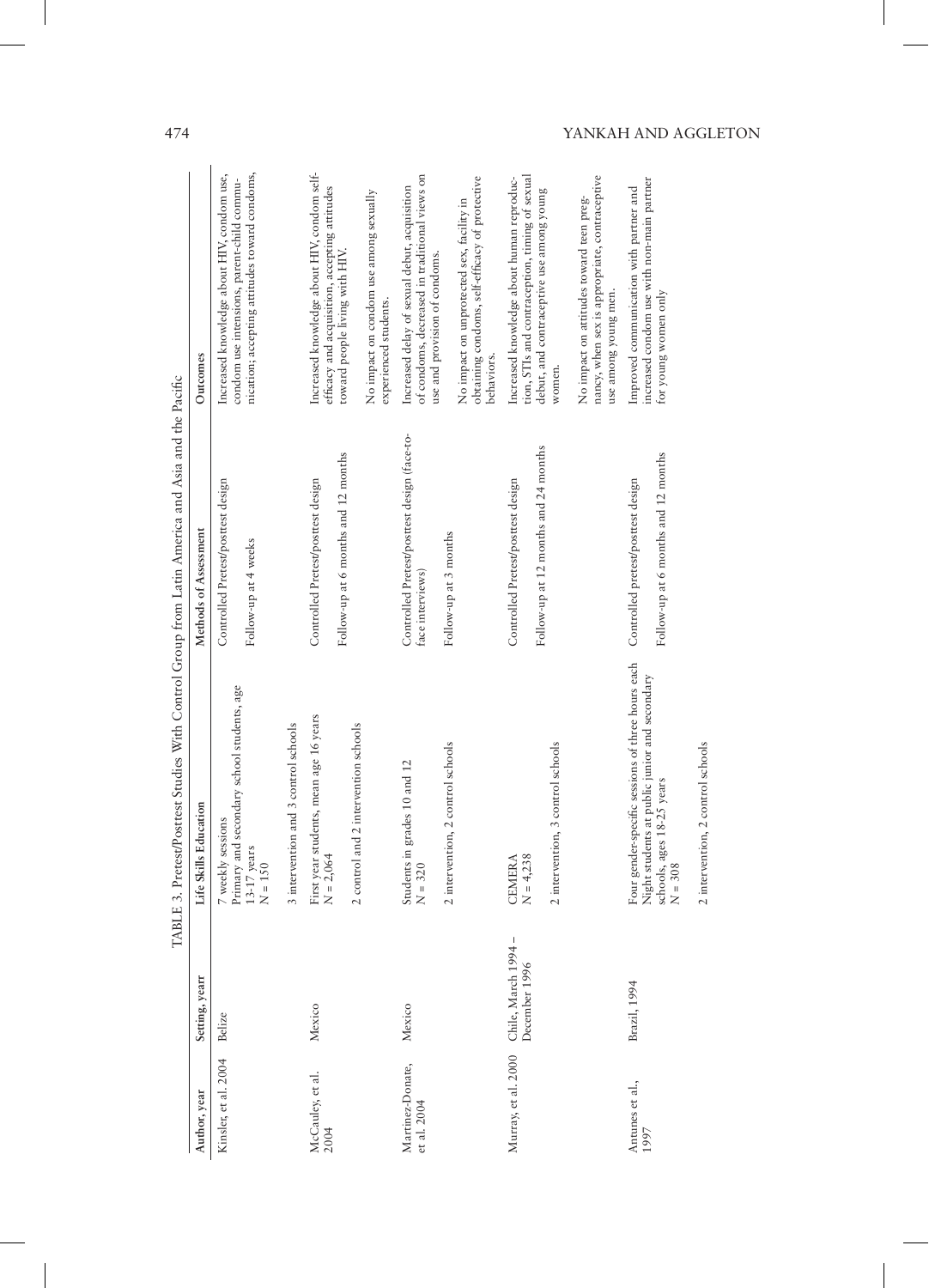$\mathbf{I}$ 

| Caceres et al.,<br>1996       | Peru        | Students in secondary school<br>$N = 200$                                         | Controlled pretest/posttest design             | Increased knowledge of sexuality and AIDS<br>and acceptance of contraception; decline in                                                        |
|-------------------------------|-------------|-----------------------------------------------------------------------------------|------------------------------------------------|-------------------------------------------------------------------------------------------------------------------------------------------------|
|                               |             | 14 schools randomly assigned to intervention or<br>control groups                 | Follow-up at 3 months                          | proved self-efficacy and prevention-oriented<br>acceptance of machismo and discrimination<br>against persons with HIV and AIDS. Im-<br>behavior |
| lick de Weiss et<br>al., 1993 | Mexico      | Planeado tu Vida programme, 12 sessions for<br>secondary school students          | Controlled pretest/posttest design             | Decreased sexual intercourse at 8 months and<br>increased contraceptive use at first sex                                                        |
|                               |             | $N = 416$                                                                         | Follow-up at 6 weeks, 4 months and 8<br>months |                                                                                                                                                 |
| Aplasca et al.,<br>1995       | Philippines | Secondary school students 13 - 16 years<br>12 sessions over 6 weeks               | Controlled pretest/posttest design             | Increased knowledge and accepting attitudes<br>toward people living with HIV, accepting                                                         |
|                               |             | $N = 845$                                                                         | Follow-up not reported                         | opinions about delaying sexual debut                                                                                                            |
|                               |             | 2 intervention, 2 control schools                                                 |                                                | No impact on attitudes                                                                                                                          |
| Chacko et al.,<br>2005        | India       | 7 sessions of adapted WHO/ NCERT curricu-<br>lum for young women in year 9 and 11 | Controlled-pre/post design                     | Increased knowledge, improved attitudes and<br>skills                                                                                           |
|                               |             | no sample size indicated                                                          | Follow-up at 4 weeks                           |                                                                                                                                                 |
|                               |             | 2 intervention, 2 control schools                                                 |                                                |                                                                                                                                                 |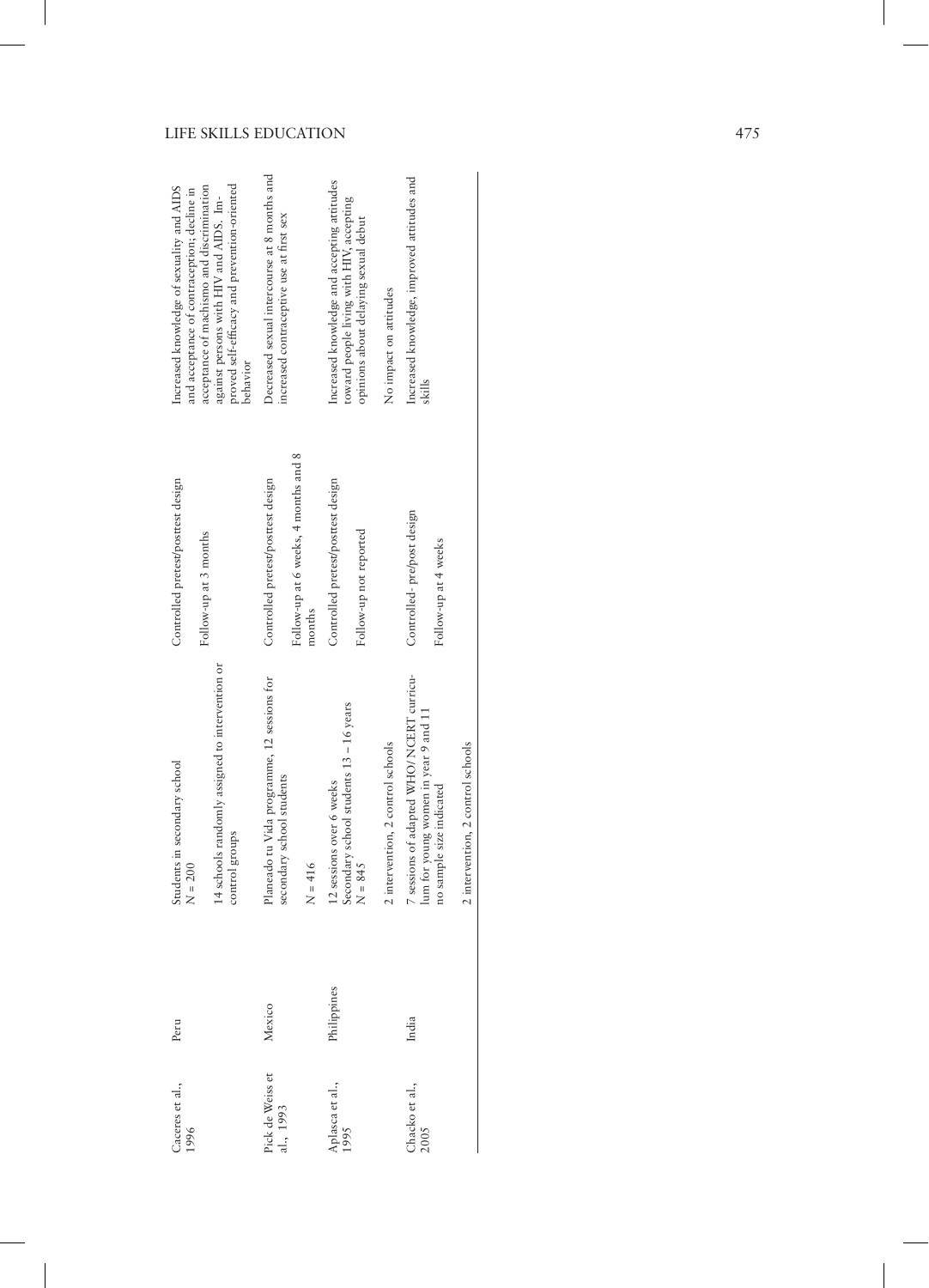# The effects and effectiveness of life skills-based education measured in qualitative evaluation studies

Four studies looked at the long and short-term effects of life skills-based education in nonexperimental evaluations. Follow-up periods varied from one week to 3 years postintervention. All of the studies measured increased knowledge about reproductive and sexual health, including topics such as HIV and AIDS, and condoms. Three out of four studies increased communication skills (Bhattacharje & Costigan, 2005; Hadjipateras, Akullu, Owero, Dendo, & Nyenga, 2006; Paine et al., 2002) and two out of four studies improved risk perception (Bhattacharje & Costigan, 2005; Paine et al., 2002). Furthermore, studies reported accepting attitudes toward people living with HIV (Bhattacharje & Costigan, 2005), another increased responsibility for HIV (Hadjipateras et al., 2006). In terms of sexual behavior, one study measured a decline in stigma and risky cultural and sexual practices as well as decreased gender violence (Hadjipateras et al., 2006). Another important finding was that study participants identified three primary contexts for condom use (Paine et al., 2002). The study with the shortest follow-up period (Visser, 1996) found no impact on attitudes and behaviors. All three studies utilizing the Stepping Stones method measured impacts at the individual and community levels, including improved communication among sexual partners, respect for women and challenge of traditional practices such as gender-based violence, and an increased sense of community (Bhattacharje & Costigan, 2005; Hadjipateras et al., 2006; Paine et al., 2002).

The effects of life skills-based education were also evaluated in two studies conducted in the United Kingdom. One study was a randomised controlled trial with a 36-month follow-up period, the other a matched pre/post controlled intervention with a 24-month follow-up period. As before, both studies reported increased knowledge about sexual health on a variety of topics including contraception, the prevalence of sexually transmitted infections, the harms and benefits of sexual activity, and knowledge about sexual activity among peers (Mellanby, Newcombe, Rees, & Tripp, 2001; Wight et al., 2002). However, neither of the two studies measured changes in sexual behavior. Another result was increased reported enjoyment of most recent sexual activity (Wight et al., 2002).

# Regional differences

The majority of evaluated programs were conducted in developing countries with an overwhelming focus on Sub-Saharan Africa. Thirteen life skills programs originated in Sub-Saharan Africa (Tables 1 and 2), eight in Latin America and the Caribbean (see Table 3), one each in India and the Philippines (Table 3), and two in the UK (see Table 4). All the nonexperimental evaluation studies were conducted in Sub-Saharan Africa (Table 5).

Studies conducted in Sub-Saharan Africa showed promising results. Three randomised controlled trials measured an increase in delay of sexual debut (Maticka-Tyndale et al., 2004; Ross et al., 2007; Stanton et al., 1998). Among preintervention and postintervention studies, one study measured a long-term increase in condom use at first sex (Magnani et al., 2005) and another a short-term decrease in the number of sexual partners among men (Reddy et al., 2003). Three out of four qualitative evaluations had long-term effects on improved HIV risk awareness (Bhattacharje & Costigan, 2005; Paine et al., 2002), and short-term effects on decreased gender violence and risky cultural and sexual practices (Hadjipateras et al., 2006).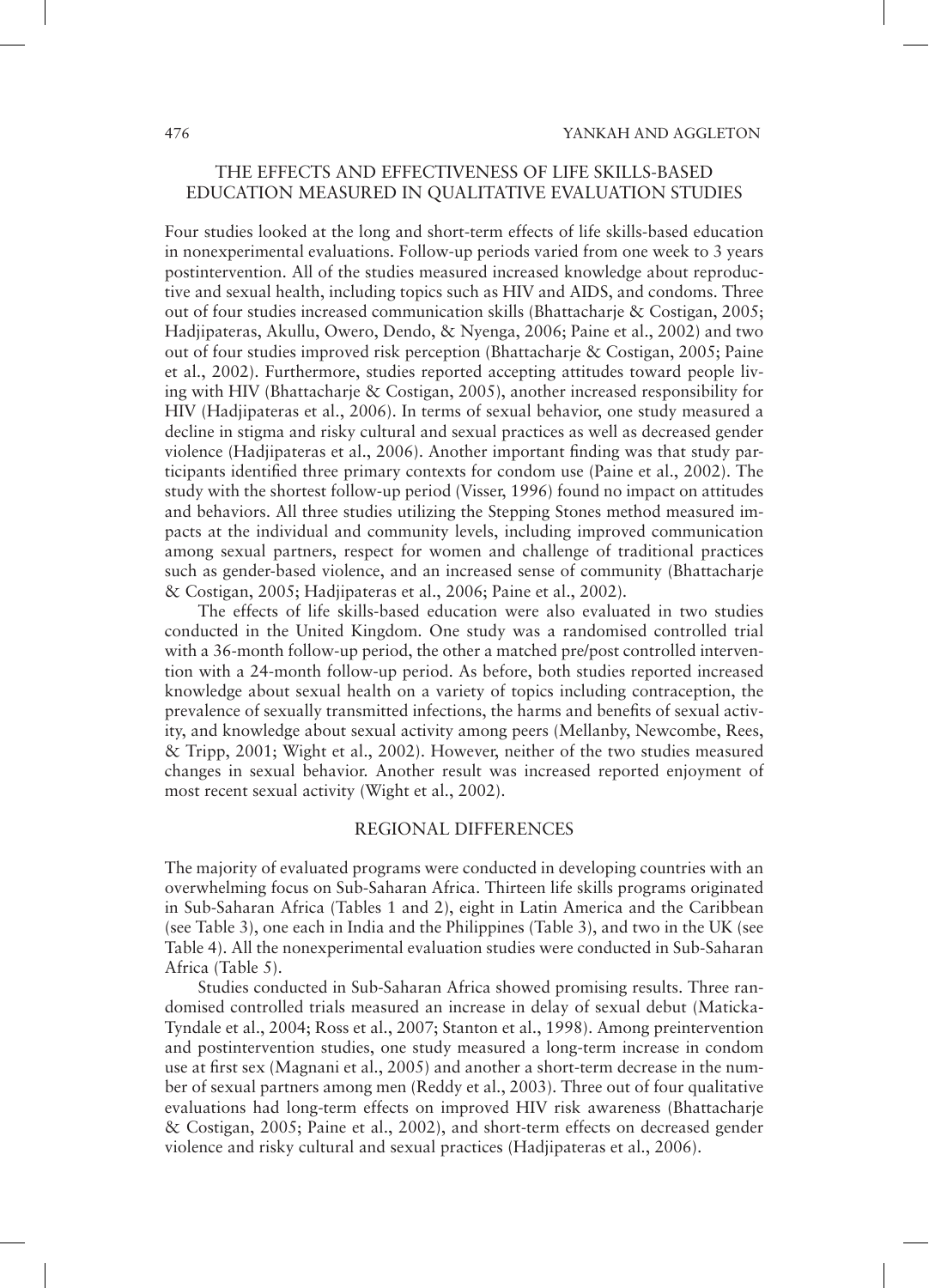|                                                   |                     |                                                                                          | TABLE 4. Experimental Evaluations rom the United Kingdom      |                                                                                                                                             |
|---------------------------------------------------|---------------------|------------------------------------------------------------------------------------------|---------------------------------------------------------------|---------------------------------------------------------------------------------------------------------------------------------------------|
| uthor, year                                       | Setting, year       | Life Skills Education                                                                    | Methods of Assessment                                         | <b>Outcomes</b>                                                                                                                             |
| Vight et al., 2002                                | Scotland, 1996-1999 | SHARE program for 13- to 15-year-<br>olds, 20 sessions over 2 years from<br>1993 to 1996 | Follow-up at 36 months                                        | Randomized controlled trial evaluation Increased knowledge about sexual health increased<br>reported enjoyment of most recent sex.          |
|                                                   |                     | $N = 8,430$                                                                              |                                                               | unprotected sex, condom use, oral contraceptive use,<br>No impact on such behavioral outcomes such as:                                      |
|                                                   |                     | 25 intervention, 12 control schools                                                      |                                                               | unwanted pregnancy                                                                                                                          |
| 1995; Mellanby et<br>Aellanby et al.,<br>1., 2001 | Devon, 1992-1994    | A PAUSE, sex education for years 9 and<br>10 students<br>$N = 6,573$                     | Matched internal and external experi-<br>mental-control study | of diseases and sexual activity among peers, harms/ben-<br>Increased knowledge about: contraception, prevalence<br>efits of sexual activity |
|                                                   |                     | relationships education by own school<br>10 sessions over $2$ years $+$ sex and          | Follow-up at 12 months or 24 months                           |                                                                                                                                             |
|                                                   |                     |                                                                                          |                                                               |                                                                                                                                             |

 $\overline{\phantom{a}}$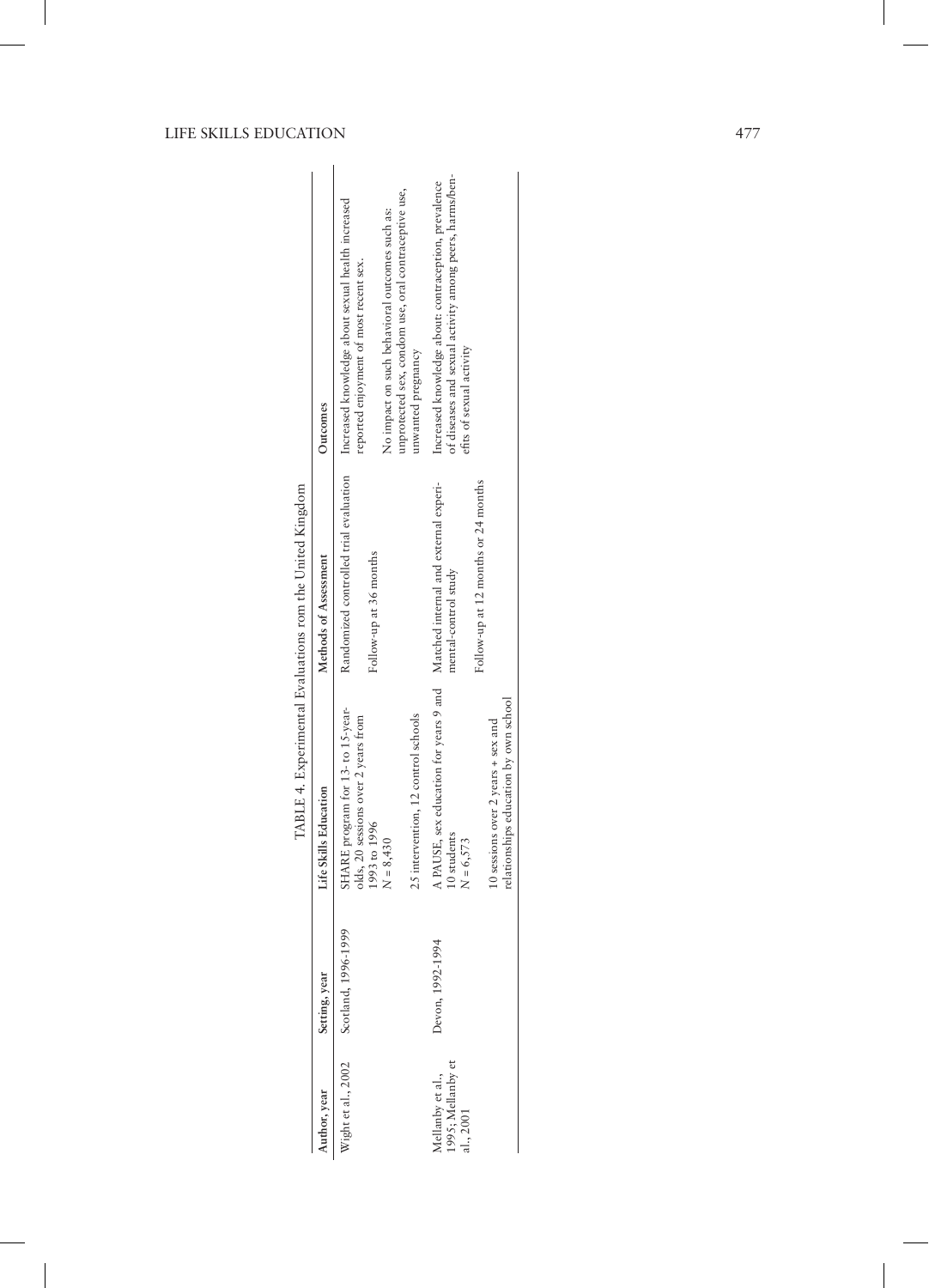|                                  |                                            |                                                                                                                | Extrust transportant control structure transportant control of the control of the control of the control of the control of the control of the control of the control of the control of the control of the control of the contr |                                                                                                                                                                                                                                                                                |
|----------------------------------|--------------------------------------------|----------------------------------------------------------------------------------------------------------------|--------------------------------------------------------------------------------------------------------------------------------------------------------------------------------------------------------------------------------|--------------------------------------------------------------------------------------------------------------------------------------------------------------------------------------------------------------------------------------------------------------------------------|
| Author, year                     | Setting                                    | Life Skills Education                                                                                          | Methods of Assessment                                                                                                                                                                                                          | Outcomes                                                                                                                                                                                                                                                                       |
| Visser et al, 1996               | South Africa                               | First AIDS Kit programme taught in<br>5 modules                                                                | Self-completion questionnaire 1 week<br>preintervention and postintervention                                                                                                                                                   | Increases ( $p < 0.005$ ) in all knowledge scales except susceptibility to<br>HIV and accepting attitudes toward people living with AIDS                                                                                                                                       |
|                                  |                                            | Young people in Standards 6 to 9 in<br>11 primary and secondary schools $N = 339$                              | Focus group discussions with students,<br>interviews with teachers                                                                                                                                                             | No impacts on behavioral intentions and perceptions of condom<br>use.                                                                                                                                                                                                          |
| Paine et al, 2002                | Gambia                                     | Stepping Stones adapted to an infer-<br>Population aged 15 and above in 2<br>tility prevention framework       | Multimethod study: participatory evalu-<br>ation; in-depth interviews; focus group<br>discussions, monitoring of condom<br>supplies                                                                                            | ted infections, HIV and condoms, improved communication skills,<br>including communication about HIV. Women had more positive<br>Increases in: risk awareness, knowledge about sexually transmit-<br>results compared with men.                                                |
|                                  |                                            | intervention and 2 control villages<br>$N = 563$                                                               | KAP survey at baseline, 4 and 16 months                                                                                                                                                                                        | condom use. Stepping Stones resulted in better dialogue within mar-<br>the content relevant. Participants identified 3 primary contexts for<br>riage. Participants shared knowledge with friends and relatives.<br>Other impacts: Participants enjoyed the programme and found |
| Bhattacharje &<br>Costigan, 2005 | 2002-2005<br>Ethiopia                      | Population of men and women from<br>Original Stepping Stones program                                           | Complementary qualitative and quantita-<br>tive methods                                                                                                                                                                        | proved risk perception, accepting attitudes toward people with HIV/<br>Increased knowledge and communication skills, self-efficacy, im-<br>AIDS on an individual level                                                                                                         |
|                                  |                                            | $19$ villages<br>$N = 205$                                                                                     | Follow-up at 1 to 3 years post interven-<br>tion                                                                                                                                                                               | Other impacts: Challenge of traditional practices including a de-<br>crease in violence at the community level                                                                                                                                                                 |
| Hadjipateras et al,<br>2006      | Angola, Tanza-<br>nia, Uganda<br>2004-2006 | Angola: 133 participants in four sites<br>Original Stepping Stones program<br>Uganda: 320 participants in four | Impact evaluation using mixed methods.<br>Survey at baseline; repeat baseline 6 to<br>12 months later.                                                                                                                         | SRH, respect for women including self-respect and decreased gender<br>Increased responsibility for HIV, knowledge, communication about<br>violence; reduced stigma and decline in risky cultural and sexual<br>practices                                                       |
|                                  |                                            | Tanzania: 360 participants in four<br>camps<br>villages                                                        | No postintervention follow-up                                                                                                                                                                                                  | Other impact: Increased sense of community                                                                                                                                                                                                                                     |

TABLE 4. Oualitative Evaluation Studies from Sub-Saharan Africa Qualitative Evaluation Studies from Sub-Saharan Africa TABLE 4.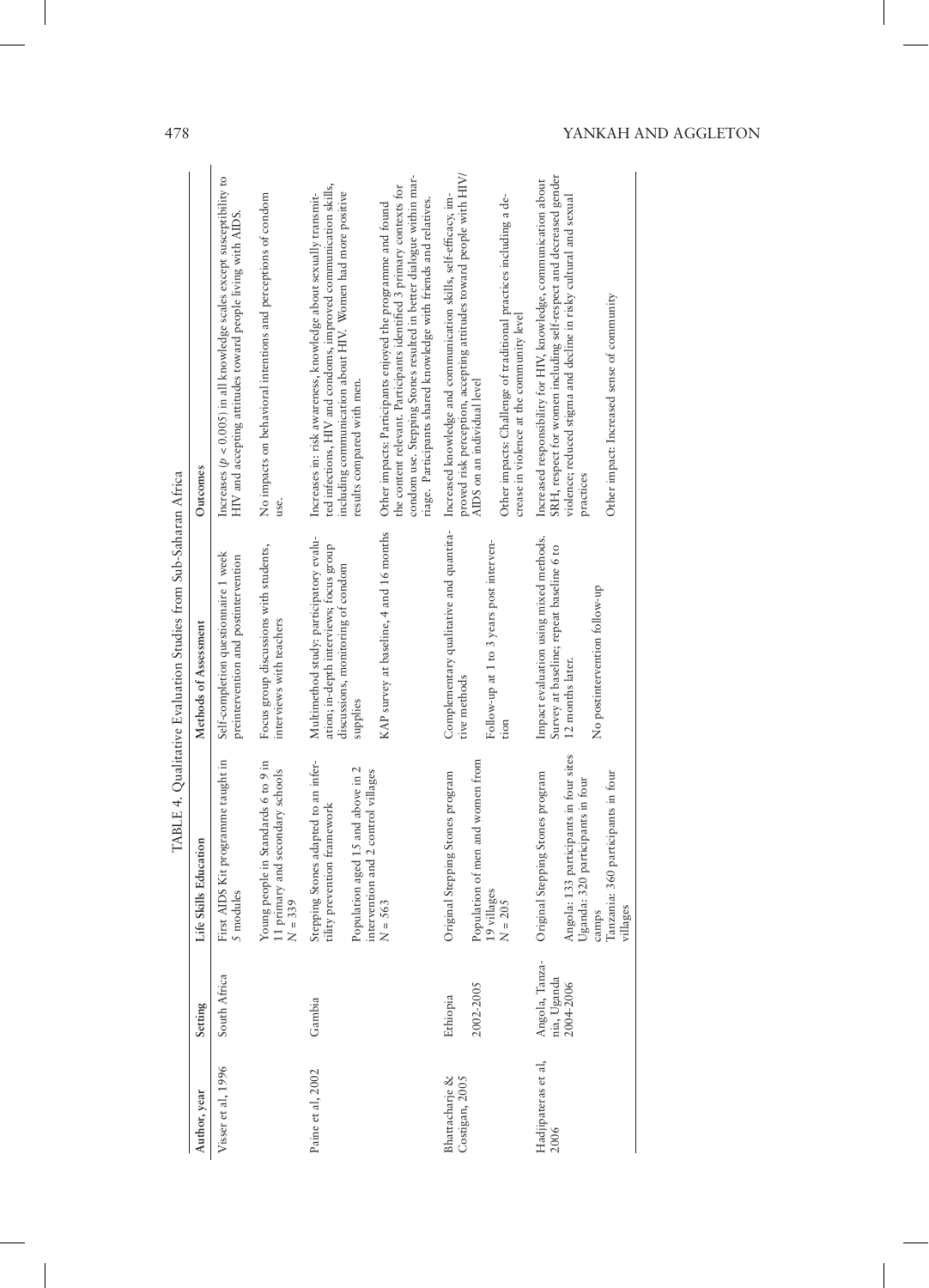| 1. Knowledge                              | 4. Behavior                                           |
|-------------------------------------------|-------------------------------------------------------|
| <b>AIDS</b>                               | Sexual behavior                                       |
| <b>HIV</b> transmission                   | Delay of sexual initiation for sexually inexperienced |
| <b>PLWHIV</b>                             | Secondary abstinence                                  |
| Sexual and reproductive health            | Frequency of sexual activity                          |
| Condoms                                   | Enjoyment of most recent sex                          |
| Machismo                                  |                                                       |
| Sexuality                                 | Number of sexual partners in specified time period    |
|                                           | Transactional sex                                     |
| 2. Attitudes/norms/intentions             | Partner choice                                        |
| Attitudes toward                          |                                                       |
| PLWHIV                                    | Contraceptive use                                     |
| Sexual activity                           | Unprotected sex                                       |
| Teen pregnancy                            | Condom use at last sex                                |
| Contraceptive use                         | Condom use at first sex                               |
| Delaying sexual initiation                | Unwanted pregnancy                                    |
| Norms                                     |                                                       |
| Condom use norms                          | Other behavior                                        |
| Subjective norms                          | Alcohol use                                           |
| Condom acquisition                        | Intimate partner violence                             |
| Person who traditionally provides condoms |                                                       |
| When sex is appropriate                   | 5. Biological outcomes                                |
| Context for condom use                    | STI incidence                                         |
| Condom use intentions                     | HIV incidence                                         |
|                                           | HSV-2 incidence                                       |
| 3. Skills and abilities                   | Pregnancy                                             |
| Skills                                    |                                                       |
| Communication with partner                | 6. Community-level outcomes                           |
| Communication about AIDS                  | Sense of community                                    |
| Parent-child communication                | Ease of obtaining condoms                             |
|                                           | Decreased gender-related violence                     |
| <b>Abilities</b>                          | Diffusion of knowledge to non-participants            |
| Risk awareness                            |                                                       |
| Condom self-efficacy                      |                                                       |
| Self-efficacy                             |                                                       |
| Self-respect                              |                                                       |
| Self-esteem                               |                                                       |

TABLE 6. Summary of Outcome Measures From Included Interventions

*Note*. PLWHIV = people living with HIV; STI = sexually transmitted infection; HSV-2 = herpes simplex virus type 2.

Eight out of 25 included studies were conducted in Latin America and the Caribbean. Latin American studies reported increased contraceptive use (Murray et al., 2000; Pick de Weiss et al., 1993; Walker et al., 2006), an increase in delay of sexual debut (Martinez-Donate et al., 2004; Murray et al., 2000), increased condom use with casual partners (Antunes et al., 1997), and reduced frequency of sexual intercourse (Pick de Weiss et al., 1993).

The two Asian (Aplasca et al., 1995; Chacko et al., 2005) and European studies (Mellanby, Phelps, Crichton, & Tripp, 1995; Wight et al., 2002) found no impact on reported sexual behavior. However, Wight et al.(2002) found that their intervention measured a sustained increase in reported enjoyment of most recent sex.

# **Summary**

# Outcome variables

Table 6 provides a summary of the outcome variables or "effects" from all 25 studies included in the review. They are grouped into the following categories: knowledge; attitudes, norms, and intentions; skills and abilities; behaviors; biological outcomes; and community-level outcome variables. The effectiveness of the life skills-based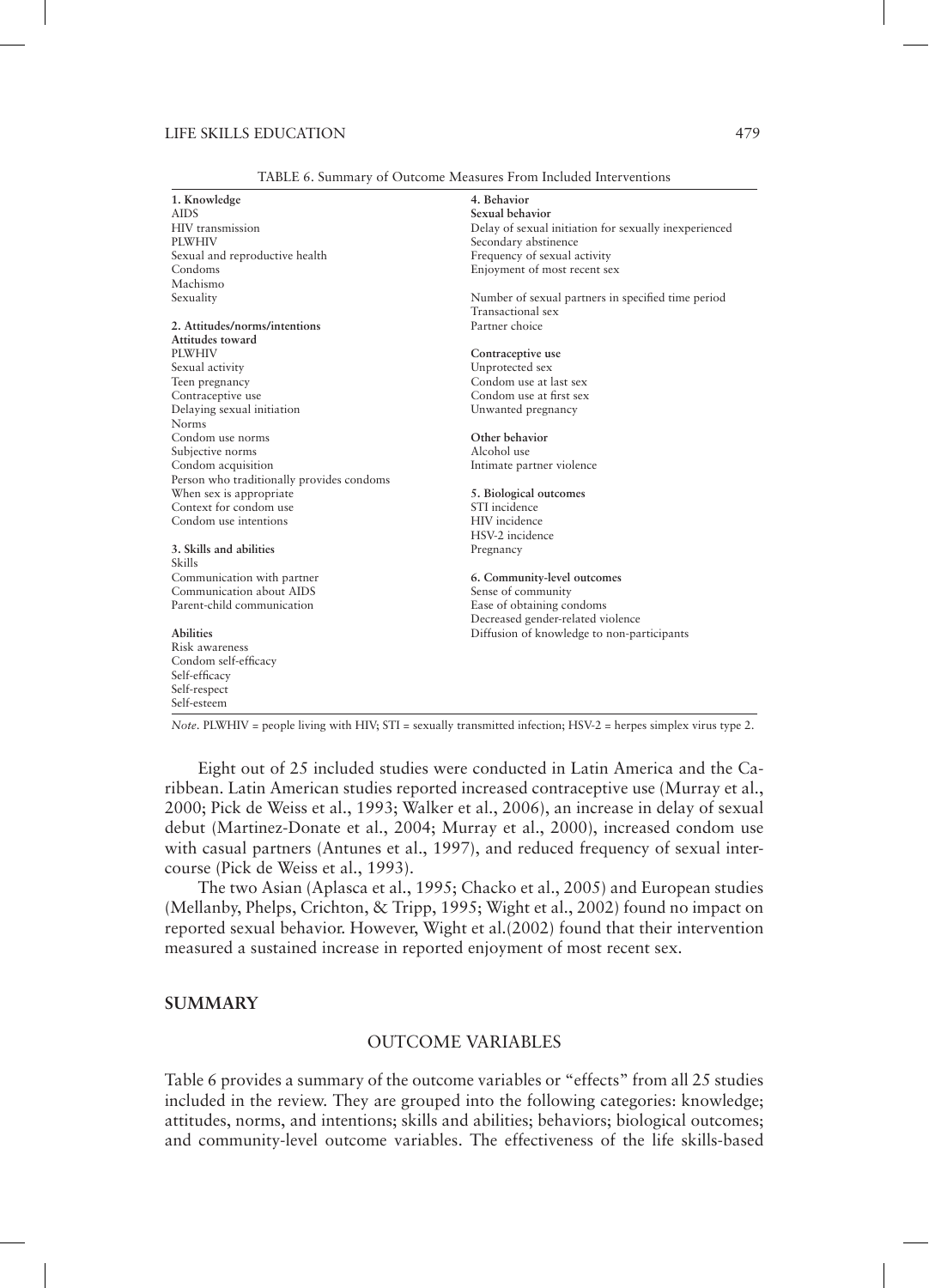education approach was reported for knowledge; attitudes and intentions; skills and abilities; community-level outcomes; and to a lesser extent, for behaviors. There was no evidence of success for biological outcome variables.

# Summary of results

A detailed analysis of the study results suggests that life skills-based education embedded within a HIV and AIDS curriculum or intervention has limited effects on reported sexual behavior and/or HIV-1 or HSV-2 incidence. Overall, studies with follow-up periods of 1 year or more achieved better results compared with those with shorter follow-up periods. The majority of outcomes were measured at the individual and not community level (e.g., challenge of traditional practices). Studies that looked at the short-term effects of life skills-based education showed increases in knowledge and improved attitudes but rarely a change in behavior. On the other hand, studies looking at the longer term effects of life skills-based education reported increases in knowledge, improved attitude, intentions to change behavior, improved skills and sometimes a change in behaviour--all variables except biological outcomes.

In addition, several studies measured increased communication skills, improved risk perception, decreased experiences of gender violence and an increase in reported enjoyment of recent sex. One of the two studies that measured biological outcomes, showed a positive trend for decreased HIV-1 and HSV-2 incidence among women, but these changes were not statistically significant. Life skills-based education consistently increased the delay of sexual debut in several Sub-Saharan African studies and increased contraceptive use in Latin American studies. Reports of increased condom use were rarely found. Interventions using the Stepping Stones method achieved other potentially relevant results at the community level such as diffusion of knowledge and challenging traditional practices.

#### **Discussion**

The results of this literature review show that the effectiveness of life skills-based education in changing sexual behavior in young people is limited. The review identified a surprising number of rigorously designed and evaluated interventions in developing countries many of which had follow-up times of 1 year or more. Most interventions used life skills training as a component of the overall education strategy and were not labeled as life skills interventions as such.

The majority of reported program interventions had been implemented in secondary schools with students in their midteens. Very few interventions had taken place outside of the class room or had engaged young people under the age of 15 years. Based on the information available, it was hard to tell what the life skills component of the interventions contained. As is evident from Table 6, outcome variables varied considerably and were not consistent across the majority of studies. Studies included in the review were of varying size ranging from 11,000 students to as little as 133 students. Because of a number of factors, such as sample size, study design, intervention design, and follow-up period the results as a whole were difficult to interpret.

Studies employing the life skills approach achieved important gains in improved knowledge and changed attitudes. On a whole, longer term evaluations of 1 year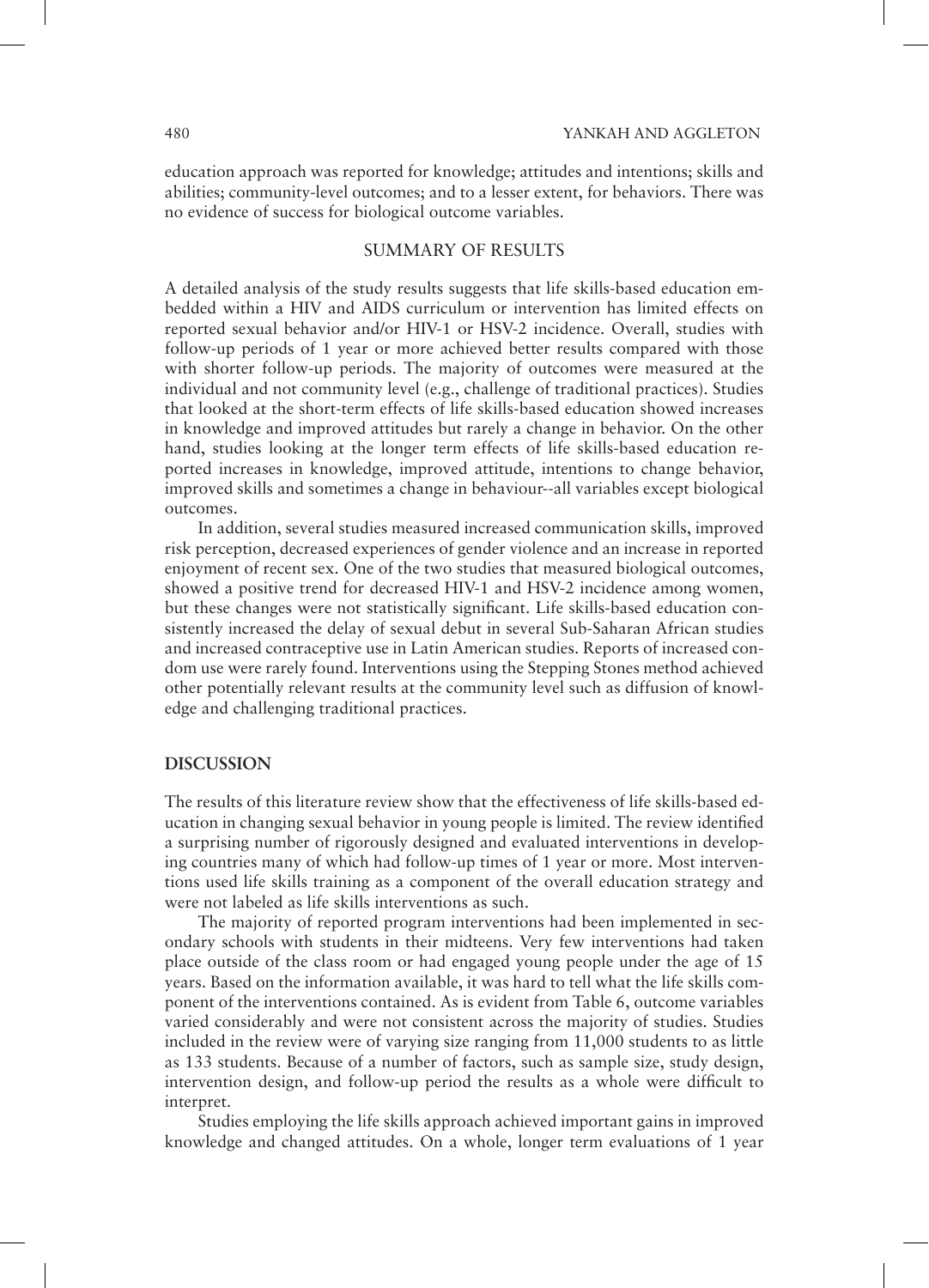or more showed positive effects such as increased knowledge, improved attitudes, and intentions to change behavior and better skills. Successes in achieving behavior change were rare and if so only occurred in sub-group analysis. Moreover, behavior change was not consistent across studies. There was little evidence to consistently demonstrate that life skills-based education impacted on intention to change behavior as well as improved abilities and skills. From what was observed, only a minority of studies consistently measured skills as an indicative outcome. The most widely reported skill related to communication with sexual partners and/or parents about HIV and AIDS. None of the other commonly cited life skills such as negotiation and refusal skills, learning to work as a team, decision making and problem-solving skills, increased self-esteem, and the ability manage feelings of stress were reported. A minority of studies measured self-efficacy related to prevention-oriented behavior, condom self-efficacy, or the ability to acquire condoms. None of the studies included in the review looked at the ability to negotiate correct condom use.

The review confirmed findings from previous reviews of sexual and reproductive health interventions among young people. First, none of the interventions hastened the onset of frequency of sexual activity. Second, life skills-based education interventions had no or very little impact on HIV-1 and HSV-2 incidence. However, the study by Jewkes et al. (2007) showed a trend of decreased HIV-1 and HSV-2 incidence among women, although these differences were not statistically significant. Findings also showed that interventions evaluated over a longer time period, 1 year or more, had some, albeit limited, success in picking up effects on sexual behavior. Subgroup analysis seemed important in order to harness positive behavioral outcomes. Those studies which found positive outcomes showed that women differed from men, and sexually experienced young people differed from sexually inexperienced young people. This may be due to the fact that sexual behavior among young people may be sporadic and hard to measure. Anecdotal evidence also suggests that young men and young women become sexually active at different times and to varying degrees throughout their teenaged years. It is hard to say whether any of the studies took these underlying gender differentials into account when analysing their results.

Life skills training may have a valuable role to play within HIV and AIDS education programs. However, the findings from the review suggest that life skills training only works in combination with other education approaches (i.e. multisession, curriculum based, adult led, gender sensitive). For example, interventions that focus on overall sexual health are more effective than those that focus on narrow conceptions of disease prevention (Casey & Thorn, 1999). Ideally, life skills programs should be designed incorporating the perspectives and needs of young people and allowing them equal participation in the learning process (Casey & Thorn, 1999). However, not all skills-based approaches are life skills approaches and not all participatory approaches are life skills approaches. Teachers and educators may be unfamiliar with participatory approaches.

Furthermore, a successful life skills-based program promotes a supportive social environment and emphasises persuasion and enablement. Interventions using the Stepping Stones method reported other positive effects such as achieving risk awareness and enabling participants to understand the contexts for condom use. An additional feature was diffusion of knowledge to nonparticipants. The narrow focus on achieving behavioral outcomes may be at the loss of documenting other positive impacts such as enhanced personal communication and attitudes toward sexual pleasure.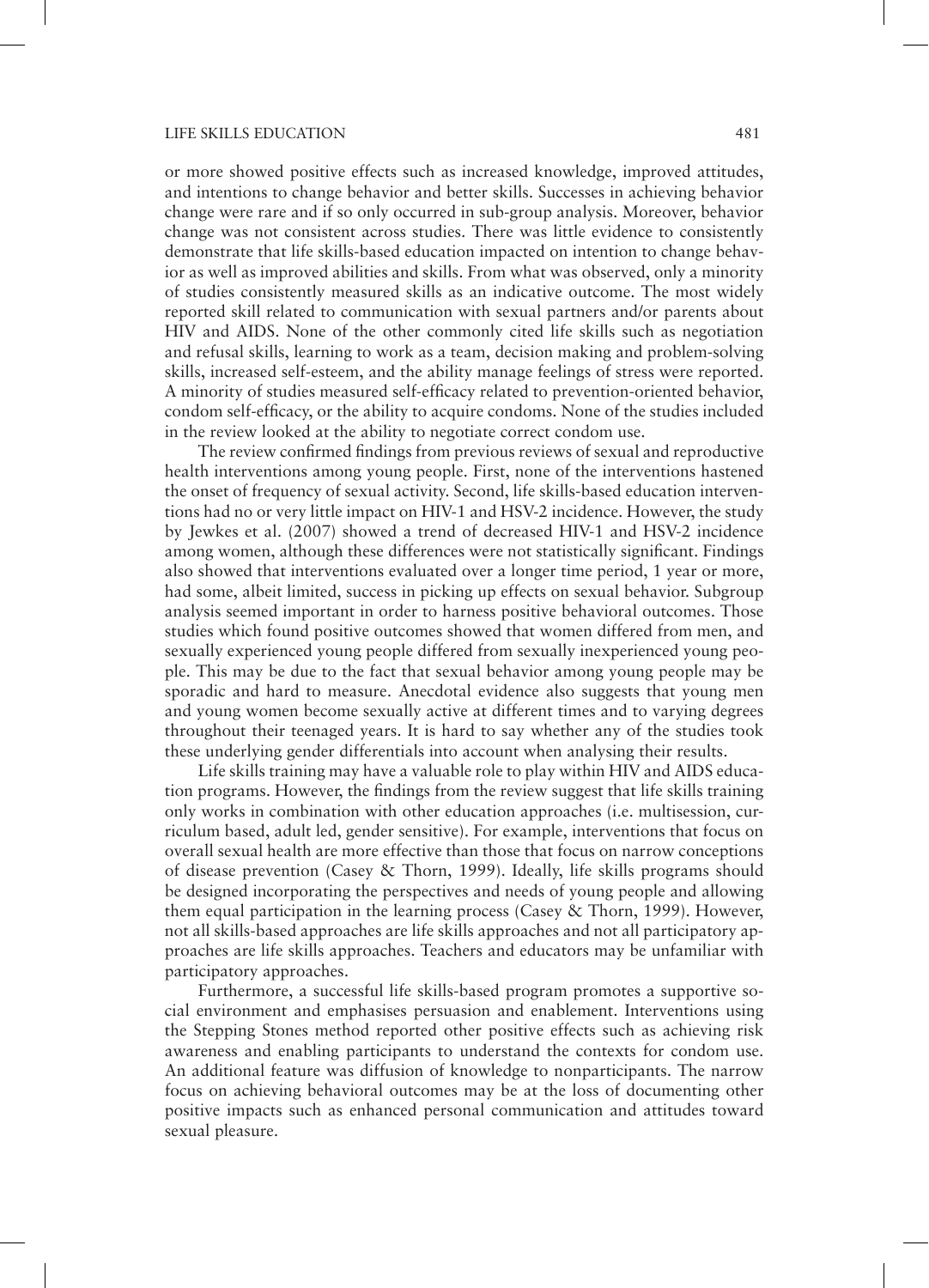Review of these studies indicates that there is a need for sustained responses to HIV prevention for young people which increase knowledge and encourage communication about sex and relationships. In order to better evaluate these sustained responses, future studies require longer follow-up periods (6 months or more) and should provide more detail about the interventions they implemented such as the delivery of life skills training. Considering the large disparities in the outcomes achieved for young women versus men, and sexually experienced versus sexually inexperienced young people, future studies are encouraged to disaggregate results by sex, age and status of sexual initiation.

In the light of the available evidence, it is hard to say with whom and in which contexts life skills-based education works best. What this review reveals is that the impetus for driving life skills approaches in hyperendemic countries has not achieved the desired results and young people are still becoming infected with HIV at unacceptably high rates. One could therefore suggest that life skills alone are not a panacea for young people's ills. Findings from this review suggest that life skills education under the best of circumstances achieves modest results for behavior change. It may be unrealistic to think that relatively short-term skills-based interventions will lead young people to think clearly and stay safe considering the barriers they face in accessing information, condoms, contraception and in overcoming social stigma associated with sex and relationships. Life skills education provides no quick fix in HIV prevention among young people in developing countries.

### **Appendix 1**

*Individuals and Their Institutional Affiliation (at the time of the study)* Consulted *for the Identification of Evaluated Life Skills Programs*

Isolde Birdthistle—London School of Hygiene and Tropical Medicine, UK Aoife Doyle—London School of Hygiene and Tropical Medicine, UK David Ross—London School of Hygiene and Tropical Medicine, UK Tania Boler—ActionAid, UK Tina Wallace—ActionAid, UK Alice Welbourn—Stepping Stones, UK Maria Zuurmond—CAFOD UK Sue Goldt—UNICEF, Eastern and Southern Africa Mary Crewe—University of Pretoria, South Africa Rachel Jewkes—MRC, South Africa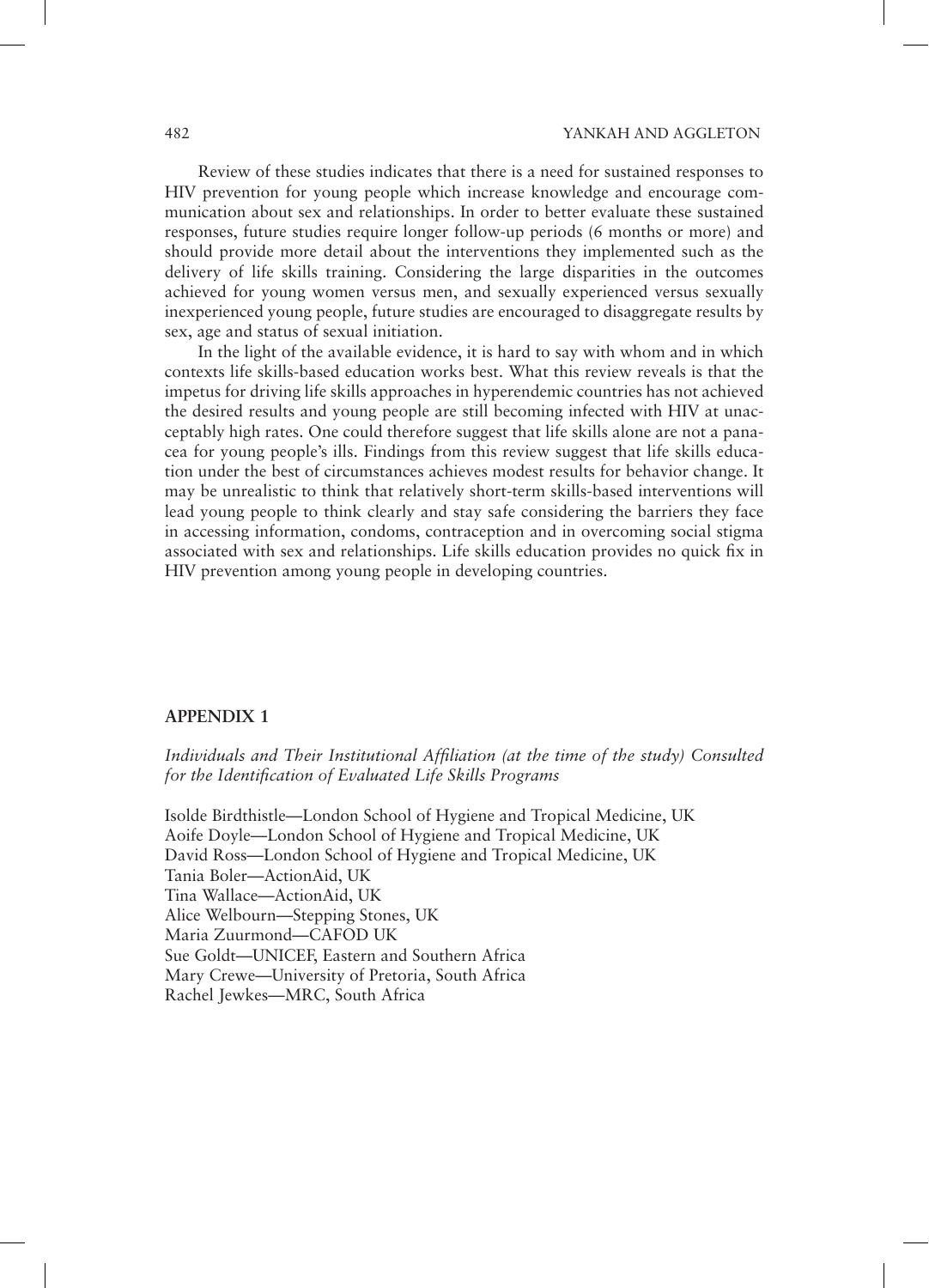#### **References**

- Antunes, M.C., Stall, R.D., Paiva, V., Peres, C.A., Paul, J. Hudes, M. et al. (1997). Evaluating an AIDS sexual risk reduction program for young adults in public night schools in Sao Paulo, Brazil. *AIDS*, 11 (Suppl. 1), S-21-S127.
- Aplasca, M.R., Siegel, D., Mandel, J.S., Santana-Arciaga, R.T., Paul, J., Hudes, E.S. et al. (1995). Results of a model AIDS prevention program for high school students in the Philippines. *AIDS*, *9* (Suppl. 1), S7-S13.
- Bhattacharjee, P., & Costigan, A. (2005). *Stepping Stones review report Harare, Zimbabwe*. London: Save the Children UK.
- Boler, T., & Aggleton, P. (2005). *Life skills-based education for HIV prevention a critical analysis.* London: ActionAid International and Save the Children.
- Botvin, G.J., Griffin, K.W., & Nichols, T.R. (2006). Preventing youth violence and delinquency through a universal school-based prevention approach. *Prevention Science*, *7*, 403-408.
- Botvin, G.J., Griffin, K.W., Paul, E., & Macaulay, A.P. (2003). Preventing tobacco and alcohol use among elementary school students through life skills training. *Journal of Child and Adolescent Substance Abuse*, *12*, 1-18.
- Caceres, C.F., Rosasco, A.M., Mandel, J.S., & Hearst, N. (1994). Evaluating a schoolbased intervention for STD/AIDS prevention in Peru. *Journal of Adolescent Health*, *15,* 582-591.
- Casey, N., & Thorn, A. (1999). *Lessons for life: HIV and AIDS and life skills education in schools.* EU HIV and AIDS Program in Developing Countries Series. Brussels, Belgium: European Community.
- Chacko, T.V., Banu, S., & Mathew, A.C. (2005). Impact of a modified curriculum on life skills education on knowledge, attitudes and skills of adolescent girls. Paper presented at the Second Indian Association of Social Science in Health.
- Crewe, M. (2007). *Regional citizenship: The politics, philosophy and economics of HIV and AIDS. An Evaluation of the UNICEF multi-country life skills initiative.* Pretoria, South Africa: Centre for the Study of AIDS, University of Pretoria.
- Deffenbacher, J., Lynch, R., Oetting, E., & Kemper, C. (1996). Anger reduction in early adolescents. *Journal of Counselling Psychology*, 41(2), 149-157.
- Gallant, M., & Maticka-Tyndale, E. (2004). School-based HIV prevention programs for African youth. *Social Science and Medicine*, *58,* 1337-1351.
- Griffin, K.W., Botvin, G.J., Nichols, T.R., & Doyle, M. (2003). Effectiveness of a universal drug abuse prevention approach for youth at

high risk for substance use initiation. *Preventive Medicine, 36,* 1-7.

- Hadjipateras, A., Akullu, H., Owero, J., Dendo M.F., & Nyenga, C. (2006). Joining Hands: Integrating gender and HIV and AIDS: Report of an ACORD Project using Stepping Stones in Angola, Tanzania, and Uganda. London: ACORD/HASAP.
- Harvey, B., Stuart, J., & Swan, T. (2000). Evaluation of a drama-in-education program to increase AIDS awareness in South African high schools: A randomized community intervention trial. *International Journal of STD and AIDS*, *11*(2), 105-111.
- James, S., Reddy, P., & Ruiter, R. A. C. (2006). The impact of an HIV and AIDS life skills program on secondary school students in KwaZulu-Natal, South Africa. *AIDS Education and Prevention*, *18*(4), 281-294.
- Jewkes, R., Nduna, M., Levin, J., Jama, N., Dunkle, K., Wood, K., et al. (2007). Evaluation of Stepping Stones: A gender transformative HIV prevention intervention. Pretoria, South Africa: MRC South Africa.
- Kinsler, J., Sneed, C.D., Morisky, D.E., & Ang, A. (2004). Evaluation of a school-based intervention for HIV AND AIDS prevention among Belizean adolescents. *Health Education Research*, *19*(6), 730-738.
- Kinsman, J. Nakiyingi, J., Kamali, A., Carpenter, L., Quigley, M., Pool, R., et al. (2001) Evaluation of a comprehensive school-based AIDS education program in rural Masaka, Uganda. *Health Education Research*, *16,* 85-100.
- Kippax, S. (2003) Sexual health interventions are unsuitable for experimental evaluation. In J. Stephenson, J. Imrie, & C. Bonell (Eds.), *Effective sexual health interventions: Issues in experimental evaluation* (pp. 17-34). Oxford, England: Oxford University Press.
- Kippax, S., & Van de Ven, P. (1998). An epidemic of orthodoxy? Design and methodology in the evaluation of the effectiveness of HIV health promotion. *Critical Public Health, 8,* 371-386.
- Kirby D, Short L, Collins J, Rugg D, Kolbe L, Howard M, Miller B, et. al (1994). Schoolbased Programs to Reduce Sexual Risk Behaviors: A Review of Effectiveness. *Public Health Reports, 109*(3), 339-360.
- Kirby, D. (1995). Sex and HIV and AIDS education in schools. Editorial. *British Medical Journal*, *311*(7002), 403-404.
- Kirby, D., Laris B., & Rolleri, L. (2005). Impact of sex and HIV education programs on sexual behaviors in developed and developing countries. Washington, DC: Family Health International.
- Kirby, D., Laris, B.A., & Rolleri, L. (2006). Sex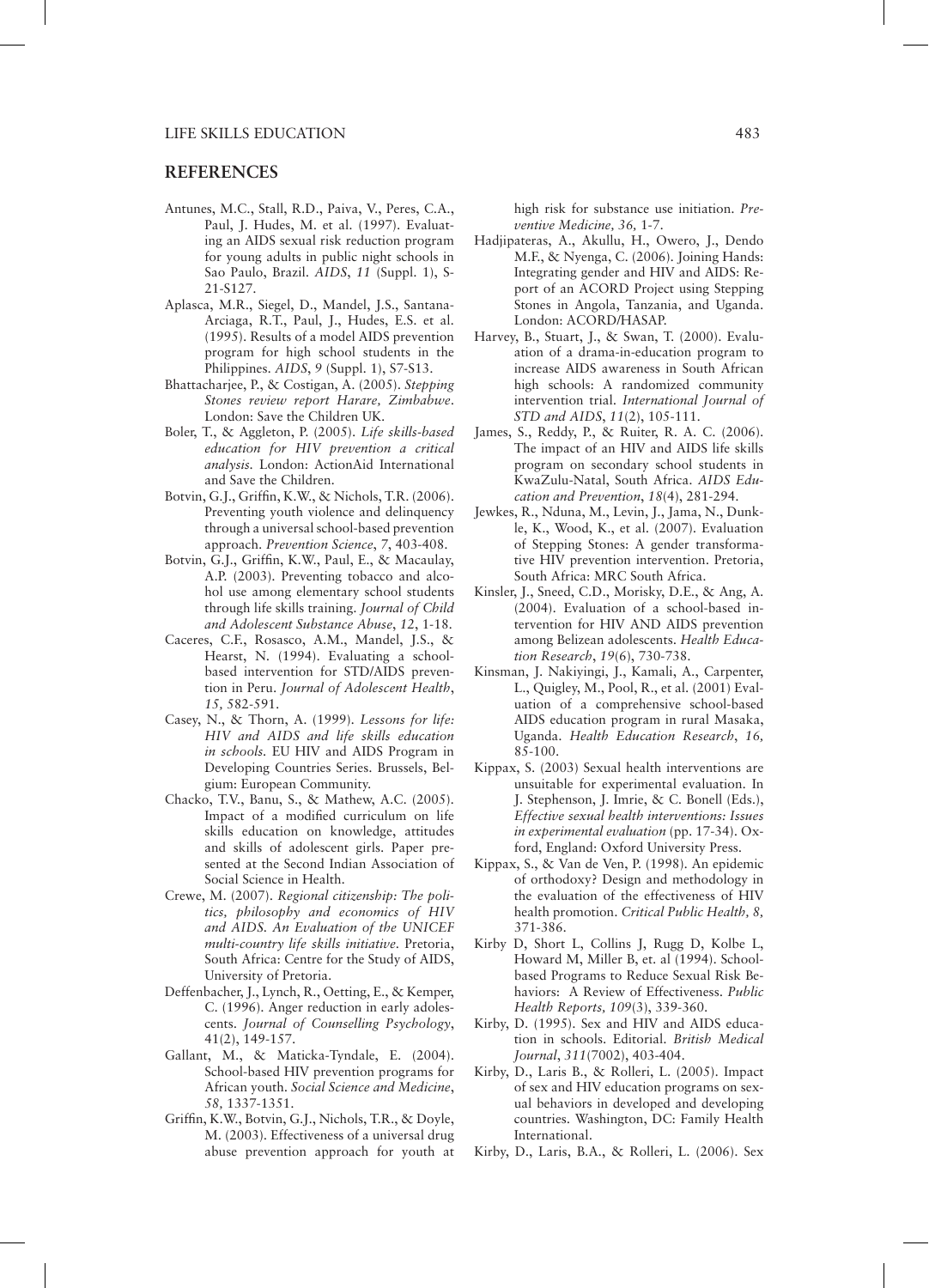and HIV education programs for youth: their impact and important characteristics. Washington, DC: Family Health International & ETR Associates.

- Klepp, K.I., Ndeki, S.S., Leshabari, M.T., Hannan, P.J., & Lyimo, B.A. (1997) AIDS education in Tanzania: Promoting risk reduction among primary school children. *American Journal of Public Health*, *87*(12), 1931-1936.
- Magnani, R., MacIntyre, K., Karim, A., Brown, L., & Hutchinson, P. (2005). The impact of life skills education on adolescent sexual risk beaviors in KwaZulu-Natal, South Africa. *Journal of Adolescent* Health*, 36,* 289-304.
- Mann J.M., & Tarantola, D.J. (1996) *AIDS in the World II: Global dimensions, social roots, and responses*. New York: Oxford University Press.
- Martinez-Donate, A.P., Hovell, M.F., Zellner, J., Sipan, C.L., Blumberg, E.J., & Carrizosa, C. (2004) Evaluation of two school-based HIV prevention interventions in the border city of Tijuana, Mexico. *Journal of Sex Research*, *41*(3), 267-278.
- Maticka-Tyndale, E., Brouillard-Coyle, C., Gallant, M., Holland, D., & Metcalfe, K. (2004) Primary School Action for Better Health: 12-18 Month Evaluation--Final report on PSABH evaluation in Nyanza and Rift Valley. Windsor, Ontario, Canada: University of Windsor.
- McCauley, A.P. (2004). *Programming for HIV prevention in Mexican schools*. Washington, DC: Population Council.
- Mellanby, A., Newcombe, R., Rees, J., & Tripp, J. (2001). A comparative study of peer-led and adult-led school sex education. *Health Education Research*, *16*(4), 481-492.
- Mellanby, A., Phelps, F., Crichton, N., & Tripp, J. (1995). School sex education: An experimental program with educational and medical benefit. *British Medical Journal*, *311,* 414-417.
- Murray, N., Toledo, V., Luengo, X., Molina, R., & Zabin, L.S. (2000). An evaluation of an integrated adolescent development program for urban teenagers in Santiago, Chile. Washington, DC: Futures Group International, CEMERA, Johns Hopkins University.
- Olen, D. (1994). *Parenting for the first time (Getting off to a healthy start*). Milwaukee, WI: Joda.
- Paine, K., Hart, G., Jawo, M., Jallow, M., Morison, L., Walraven, G., et al. (2002). Before we were sleeping, now we are awake: Preliminary evaluation of the Stepping Stones sexual health program in the Gambia. *African Journal of AIDS Research*, *1*(1), 39-50.
- Pick de Weiss, S., Givaudan, M., & Givaudan, S. (1993). *Planeando Tu Vida*: Sex and family life education: fundamentals of develop-

ment, implementation, and evaluation. *International Journal of Adolescent Medicine and Health*, *6*(3-4), 211-224.

- Reddy, P., James, S., McCauley, & A.P. (2003). Programming for HIV prevention in South African schools, in Horizons Research Summary. Washington, DC: Population Council.
- Rehfeld, John. (1994). *The alchemy of a leader*. Hoboken, NJ: Wiley.
- Ross, D.A., Changalucha, J., Obasi, A.I.N., Todd, J., Plummer, M.L., Cleophas-Mazige, B., et al. (2007). Biological and behavioral impact of an adolescent sexual health intervention in Tanzania: A community-randomised trial. *AIDS*, *21,* 1943-1955.
- Speizer, I., Magnani, R., & Colvin, C. (2003). The effectiveness of adolescent reproductive health interventions in developing countries: A review of the evidence. *Journal of Adolescent Health*, 33, 324-348.
- Sprafkin, R.P., Gershaw, N.J., & Goldstein, A.P. (1993). Social skills for mental health: A structured learning approach (Psychology Practitioner Guidebooks). New York: Allyn & Bacon.
- Stanton, B.F., Li, X., Kahihuata, J., Fitzgerald, A.M., Neumbo, S., Kanduuombe, G., et al. (1998). Increased protected sex and abstinence among Namibian youth following a HIV risk-reduction intervention: A randomized, longitudinal study. *AIDS*, *12*(18), 2473-2480.
- Tiendrebeogo, G., Meijer, S., & Engleberg, G. (2003). Life skills and HIV education curricula in Africa: methods and evaluations. (Africa Bureau Information Centre Technical Paper No. 119). Washington, DC: USAID.
- Trower, P., Bryant, B., Argyle, M., & Marzillier, J. (1978). *Social skills and mental health*. London: Methuen.
- United Nations. (2001). *United Nations General Assembly Special Session on HIV and AIDS.* Retrieved xxx, xxx, from http:// data.unaids.org/publications/irc-pub03/aidsdeclaration\_en.pdf
- United Nations. (2006). *Political declaration on HIV and AIDS.* Retrieved xxx, xxx, from http://data.unaids.org/pub/Report/2006 /20060615\_HLM\_PoliticalDeclaration\_ ARES60262\_en.pdf
- UNAIDS. (1997). *Impact of HIV and sexual health education on the sexual behavior of young people: A review update.* Geneva, Switzerland: Author.
- UNAIDS. (2005). *Intensifying HIV prevention: A UNAIDS policy position paper*. Accessible at http://data.unaids.org/publications/ircpub06/jc1165-intensif\_hiv-newstyle\_en.pdf
- UNICEF. (2006). *Life skills.* Retrieved May 10, 2006, from http://www.unicef.org/lifeskills/